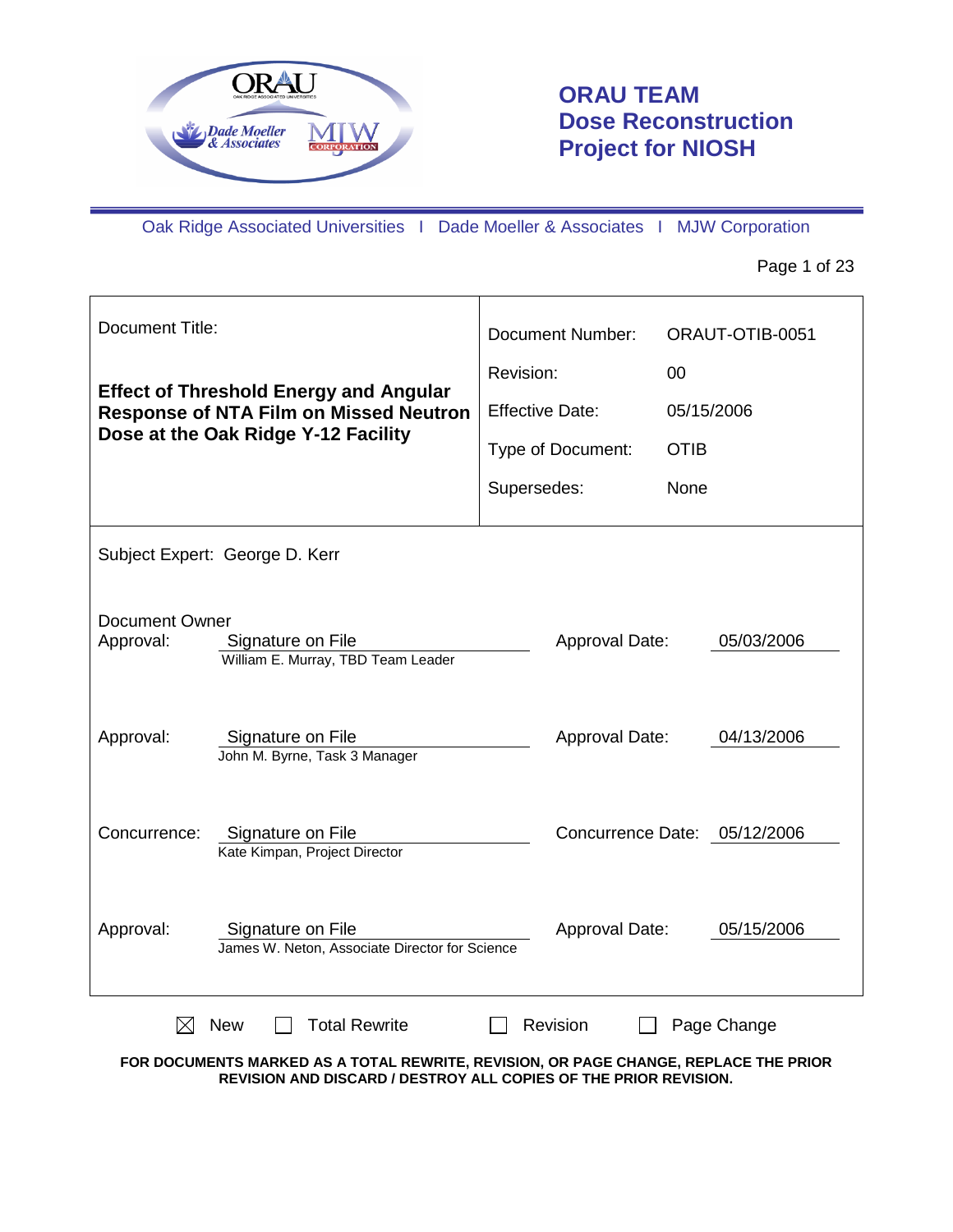| Document No. ORAUT-OTIB-0051 | Revision No. 00 | Effective Date: 05/15/2006 | Page<br>of 23 |
|------------------------------|-----------------|----------------------------|---------------|

## **PUBLICATION RECORD**

| <b>EFFECTIVE</b><br><b>DATE</b> | <b>REVISION</b><br><b>NUMBER</b> | <b>DESCRIPTION</b>                                                                                                                                                                                                                                                |
|---------------------------------|----------------------------------|-------------------------------------------------------------------------------------------------------------------------------------------------------------------------------------------------------------------------------------------------------------------|
| 05/15/2006                      | 00                               | New document to describe the effect of threshold energy and angular<br>response of NTA film on missed neutron dose at the Oak Ridge Y-12<br>facility. First approved issue. Training required: As determined by<br>the Task Manager. Initiated by George D. Kerr. |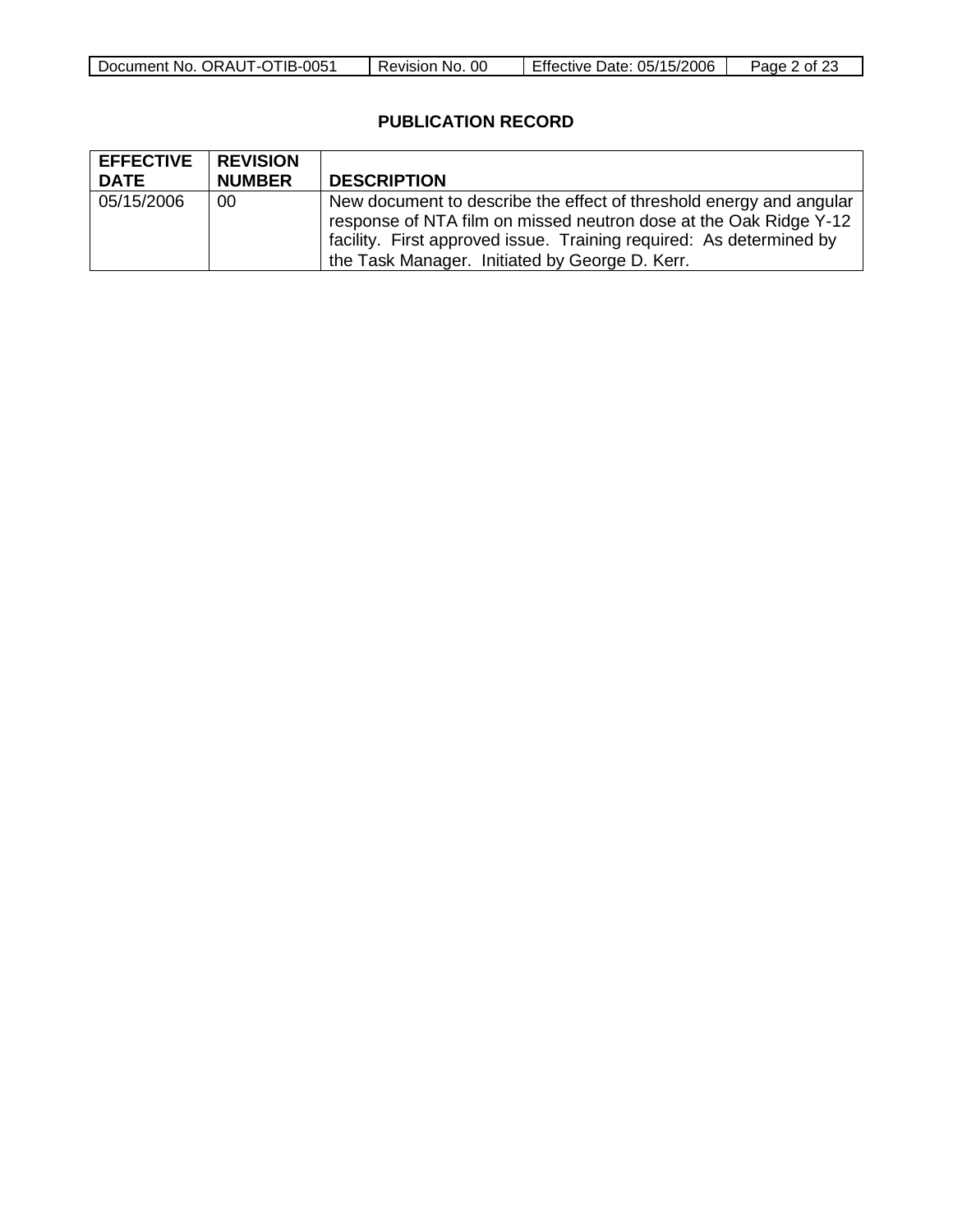## **TABLE OF CONTENTS**

## **TITLE**

| <b>SECTION</b> |                                                                        | <b>PAGE</b> |
|----------------|------------------------------------------------------------------------|-------------|
|                |                                                                        |             |
| 1.0            |                                                                        |             |
| 2.0            |                                                                        |             |
| 3.0            |                                                                        |             |
| 4.0            |                                                                        |             |
| 5.0            |                                                                        |             |
| 6.0            | Missed Dose Calculations Without Assuming a Fixed Threshold Energy  16 |             |
| 7.0            |                                                                        |             |
| 8.0            |                                                                        |             |
|                |                                                                        |             |

## **LIST OF TABLES**

## **TABLE TITLE PAGE**

|         | 3-1 Literature values of threshold energy for detection of fast neutrons by NTA film  10 |  |
|---------|------------------------------------------------------------------------------------------|--|
| $8 - 1$ | Recommended correction for missed neutron dose due to threshold energy and angular       |  |
|         |                                                                                          |  |

## **PAGE**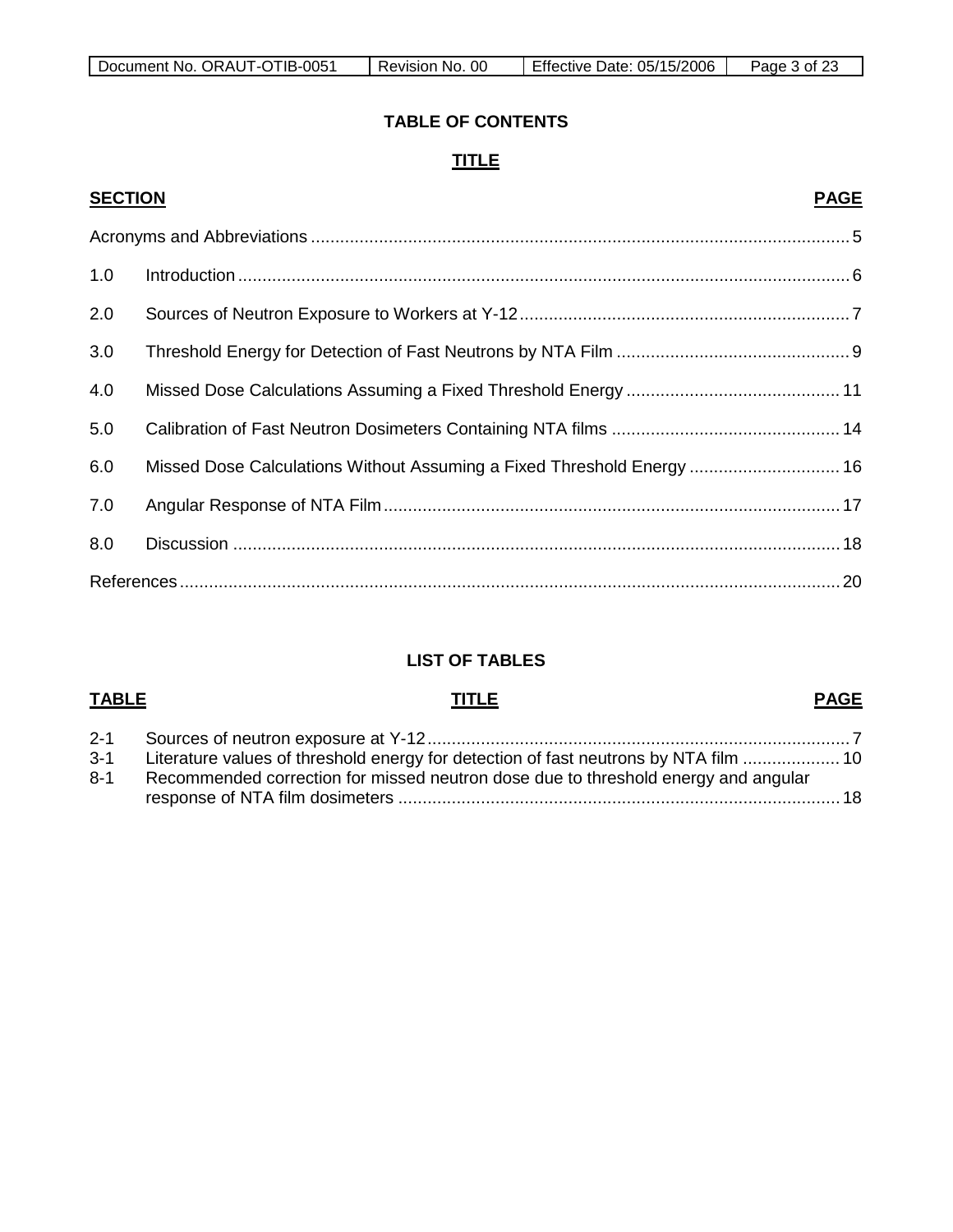| Document No. ORAUT-OTIB-0051 | Revision No. 00 | Effective Date: 05/15/2006 | Page 4 of 23 |
|------------------------------|-----------------|----------------------------|--------------|
|------------------------------|-----------------|----------------------------|--------------|

## **LIST OF FIGURES**

## **FIGURE TITLE**

## **PAGE**

| $2 - 1$ |                                                                                              |    |
|---------|----------------------------------------------------------------------------------------------|----|
| $2 - 2$ |                                                                                              |    |
| $3 - 1$ | Energy response of NTA film exposed on an anthropomorphic phantom to fast neutrons 10        |    |
| $4 - 1$ | Missed neutron dose from radionuclide sources using $(\alpha, n)$ reaction in beryllium      |    |
| $4 - 2$ | Missed neutron dose from unshielded <sup>252</sup> Cf fission neutron source calculated as a |    |
| $4 - 3$ | Missed neutron dose at 86-lnch Cyclotron calculated as a function of threshold energy of     | 12 |
| $4 - 4$ | Missed neutron dose from shielded radionuclide sources at Health Physics Calibration         |    |
| $4 - 5$ | Missed neutron dose from neutrons emitted by storage containers of highly enriched $UF_4$    |    |
| $4 - 6$ | Missed neutron dose versus mean energy of a broad spectrum of neutron energies for           |    |
| $5 - 1$ | Comparison of first collision dose coefficients from NBS Handbook 75 and multicollision      |    |
| $6 - 1$ | Missed neutron dose calculated without assuming fixed threshold energy for NTA film  17      |    |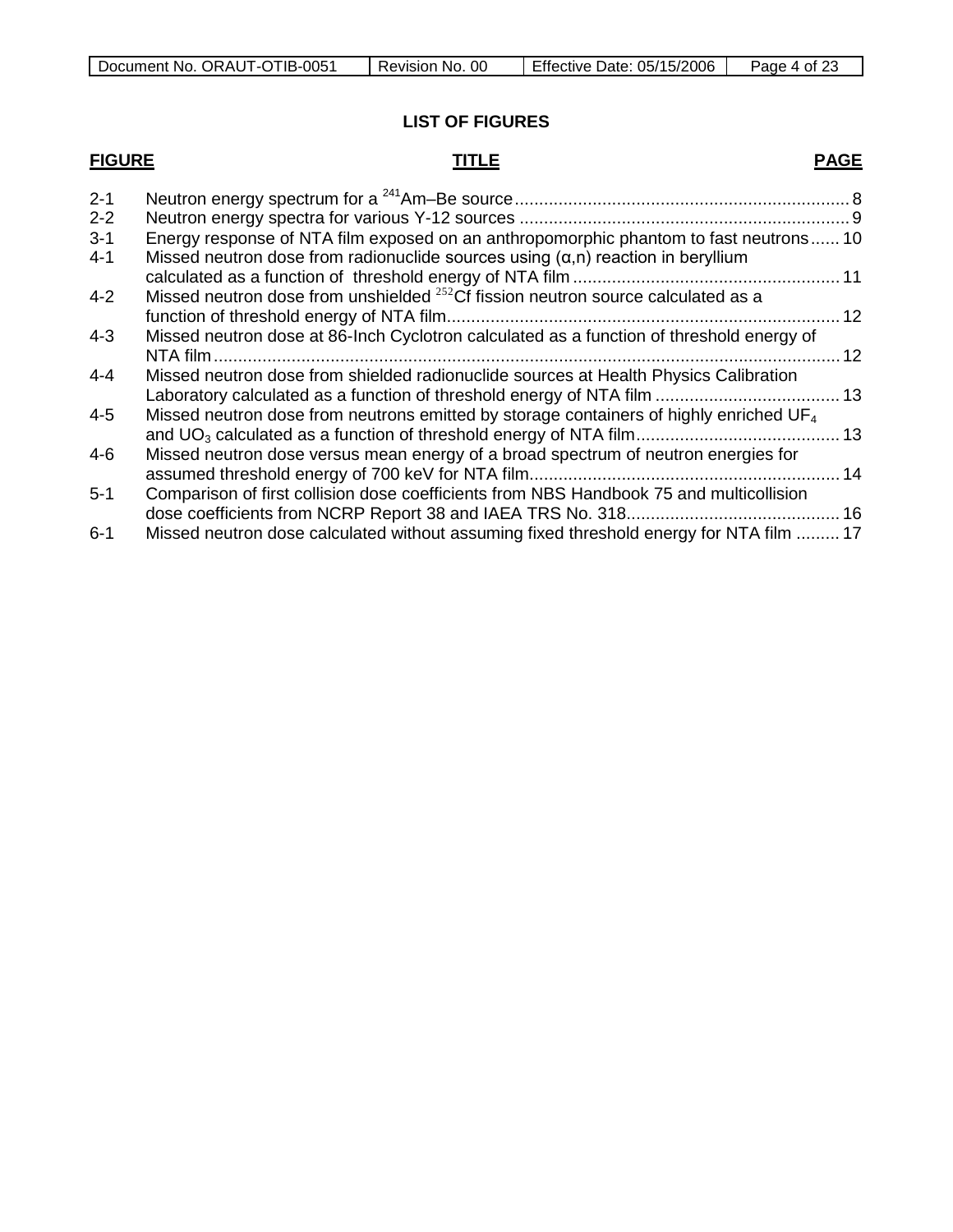## **ACRONYMS AND ABBREVIATIONS**

| <b>CEF</b>                                     | <b>Critical Experiments Facility</b>                                                                                                                           |
|------------------------------------------------|----------------------------------------------------------------------------------------------------------------------------------------------------------------|
| <b>DOE</b>                                     | U.S. Department of Energy                                                                                                                                      |
| E<br>eV                                        | neutron energy<br>electron-volt                                                                                                                                |
| <b>IAEA</b><br><b>ICRU</b><br><b>ISO</b>       | International Atomic Energy Agency<br>International Commission on Radiation Units and Measurements<br>International Organization for Standardization           |
| keV                                            | kiloelectron-volt, 1 thousand electron-volts                                                                                                                   |
| <b>MDL</b><br>MeV<br>mm<br>mrem                | minimum detectable limit<br>megaelectron-volts, 1 million electron-volts<br>millimeter<br>millirem                                                             |
| n<br><b>NCRP</b><br><b>NIOSH</b><br><b>NTA</b> | neutron<br>National Council on Radiation Protection and Measurement<br>National Institute for Occupational Safety and Health<br>nuclear track emulsion, type A |
| р<br><b>PMMA</b><br><b>PNL</b>                 | proton<br>polymethyl methacrylate<br><b>Pacific Northwest Laboratory</b>                                                                                       |
| <b>TIB</b><br><b>TRS</b>                       | technical information bulletin<br><b>Technical Reports Series</b>                                                                                              |
| <b>U.S.C.</b>                                  | <b>United States Code</b>                                                                                                                                      |
| Ζ                                              | atomic number                                                                                                                                                  |
| α                                              | alpha particle                                                                                                                                                 |
| §                                              | section                                                                                                                                                        |
|                                                |                                                                                                                                                                |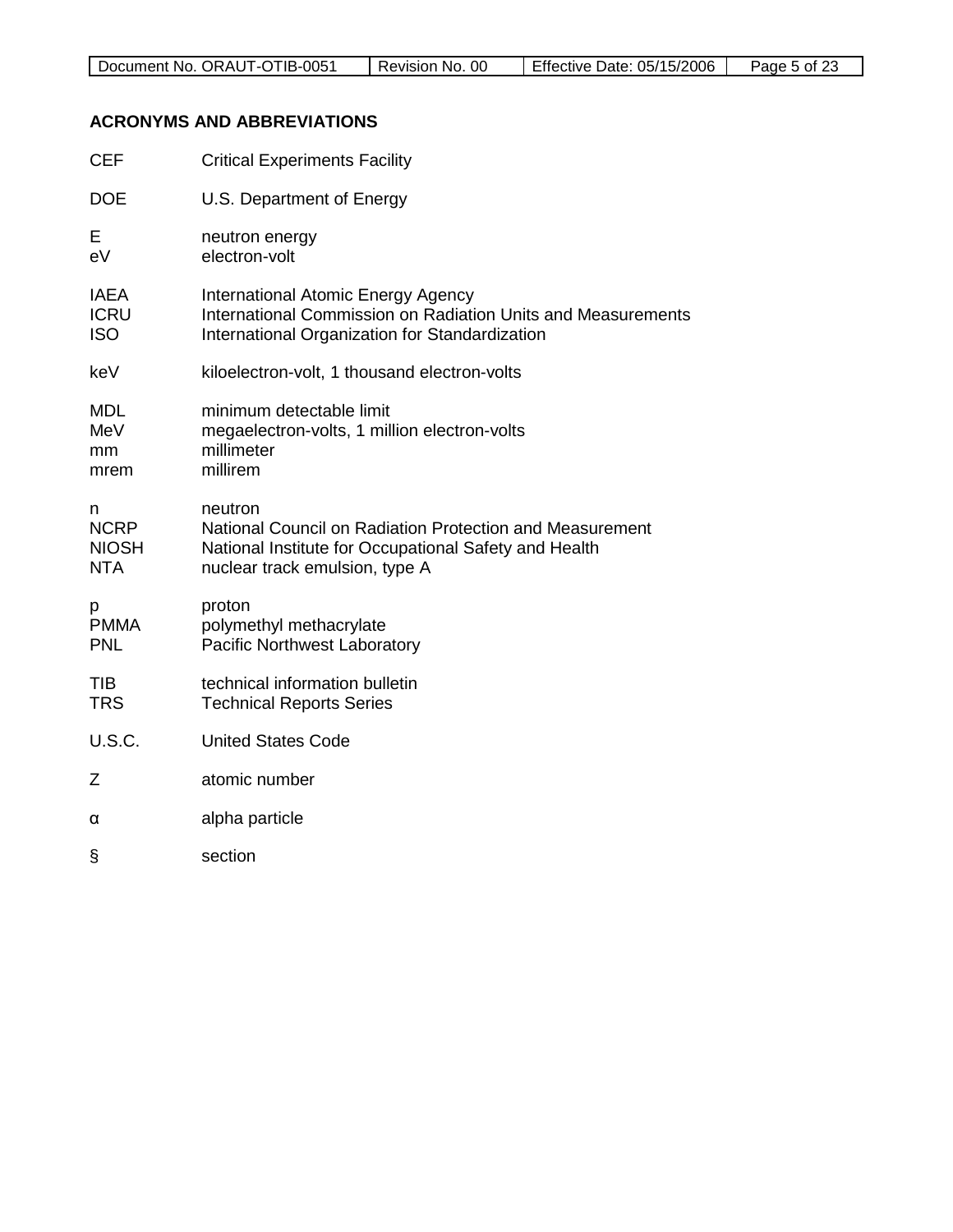| Document No. ORAUT-OTIB-0051 | . 00<br>Revision No. | Effective Date: 05/15/2006 | Page 6 of 23 |
|------------------------------|----------------------|----------------------------|--------------|
|------------------------------|----------------------|----------------------------|--------------|

## **1.0 INTRODUCTION**

Technical information bulletins (TIBs) are general working documents that provide guidance concerning the preparation of dose reconstructions at particular sites or categories of sites. They will be revised in the event additional relevant information is obtained. TIBs may be used to assist the National Institute for Occupational Safety and Health (NIOSH) in the completion of individual dose reconstructions.

In this document the word "facility" is used as a general term for an area, building, or group of buildings that served a specific purpose at a site. It does not necessarily connote an "atomic weapons employer facility" or a "Department of Energy [DOE] facility" as defined in the Energy Employees Occupational Illness Compensation Program Act [EEOICPA; 42 U.S.C. § 7384l(5) and (12)]. EEOICPA defines a DOE facility as "any building, structure, or premise, including the grounds upon which such building, structure, or premise is located … in which operations are, or have been, conducted by, or on behalf of, the Department of Energy (except for buildings, structures, premises, grounds, or operations … pertaining to the Naval Nuclear Propulsion Program)" [42 U.S.C. § 7384l(12)]. Accordingly, except for the exclusion for the Naval Nuclear Propulsion Program noted above, any facility that performs or performed DOE operations of any nature whatsoever is a DOE facility encompassed by EEOICPA.

For employees of DOE or its contractors with cancer, the DOE facility definition only determines eligibility for a dose reconstruction, which is a prerequisite to a compensation decision (except for members of the Special Exposure Cohort). The compensation decision for cancer claimants is based on a section of the statute entitled "Exposure in the Performance of Duty." That provision [42 U.S.C. § 7384n(b)] says that an individual with cancer "shall be determined to have sustained that cancer in the performance of duty for purposes of the compensation program if, and only if, the cancer … was at least as likely as not related to employment at the facility [where the employee worked], as determined in accordance with the POC [probability of causation<sup>[1](#page-5-0)</sup>] guidelines established under subsection (c) …" [42 U.S.C. § 7384n(b)]. Neither the statute nor the probability of causation guidelines (nor the dose reconstruction regulation) define "performance of duty" for DOE employees with a covered cancer or restrict the "duty" to nuclear weapons work.

As noted above, the statute includes a definition of a DOE facility that excludes "buildings, structures, premises, grounds, or operations covered by Executive Order No. 12344, dated February 1, 1982 (42 U.S.C. 7158 note), pertaining to the Naval Nuclear Propulsion Program" [42 U.S.C. § 7384l(12)]. While this definition contains an exclusion with respect to the Naval Nuclear Propulsion Program, the section of EEOICPA that deals with the compensation decision for covered employees with cancer [i.e., 42 U.S.C. § 7384n(b), entitled "Exposure in the Performance of Duty"] does not contain such an exclusion. Therefore, the statute requires NIOSH to include all occupationally derived radiation exposures at the facility in its dose reconstructions for employees at DOE facilities, including radiation exposures related to the Naval Nuclear Propulsion Program. As a result, all internal and external dosimetry monitoring results are considered valid for use in dose reconstruction. No efforts are made to determine the eligibility of any fraction of total measured exposure for inclusion in dose reconstruction. NIOSH, however, does not consider the following exposures to be occupationally derived:

- Radiation from naturally occurring radon present in conventional structures
- Radiation from diagnostic X-rays received in the treatment of work-related injuries

<span id="page-5-0"></span> $1$  The U.S. Department of Labor is ultimately responsible under the EEOICPA for determining the POC.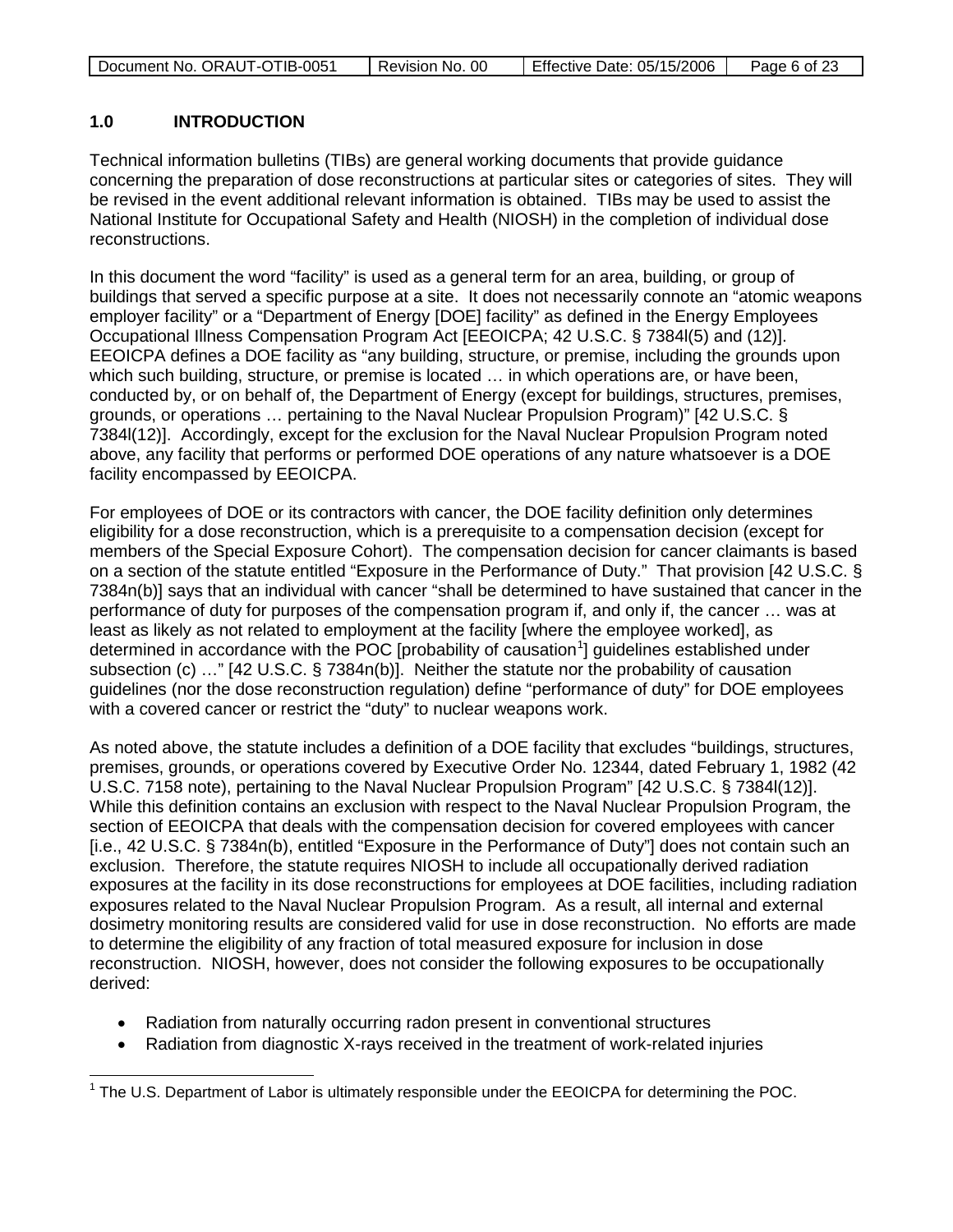| Document No. ORAUT-OTIB-0051 | Revision No. 00 | Effective Date: 05/15/2006 | Page 7 of 23 |
|------------------------------|-----------------|----------------------------|--------------|
|                              |                 |                            |              |

The purpose of this TIB is to provide definitive documentation of the effects of threshold energy and angular response of nuclear track emulsion, type A (NTA) film on missed neutron dose at the Oak Ridge Y-12 Plant.

### **2.0 SOURCES OF NEUTRON EXPOSURE TO WORKERS AT Y-12**

Table 2-1 lists the most common sources of neutron exposure to Y-12 workers during the period of film badge monitoring (ORAUT 2004a, 2005a). With the exception of neutron fission sources at the Critical Experiments Facility (CEF), this analysis used two different approaches to calculate the effect of the threshold energy of NTA film on the dose measurements for fast neutrons (Sections 4.0 and 6.0). Information on the effect of threshold energy of NTA film on neutron exposure doses at the CEF was available from measurements at a number of locations outside and inside the facility during extended operations of critical assemblies at relatively high power (ORAUT 2005a). During one measurement collection session in January 1960, a critical volume of an enriched uranium solution in the West Assembly Room was operated in a steady-state mode to produce  $7 \times 10^{12}$  fissions/s. These 1960 measurements at six locations in the CEF suggested a range of missed neutron doses for NTA film ranging from 42% to 74% with a mean of 55% (ORAUT 2005a).

| Location                        | <b>Building</b>               | <b>Source</b>           |  |  |  |
|---------------------------------|-------------------------------|-------------------------|--|--|--|
| Assay Laboratory                | 9203 (Room 8), 9205           | Ra-Be, Po-Be            |  |  |  |
| <b>Chemical Operations</b>      | 9202, 9206, 9212              | $UF_4$ , $UO_3$         |  |  |  |
| <b>CEF</b>                      | 9213                          | Po-Be, Pu-Be            |  |  |  |
|                                 |                               | <b>Fission neutrons</b> |  |  |  |
| Electromagnetic Research        | 9201-2, 9204-3                | Po-Be                   |  |  |  |
|                                 |                               | 86-Inch Cyclotron       |  |  |  |
| <b>Health Physics</b>           | 9983 (Calibration Laboratory) | Po-Be, Am-Be            |  |  |  |
| <b>Instrument Department</b>    | 9737                          | Po-Be                   |  |  |  |
| Nondestructive Assay Laboratory | 9720-5                        | Cf-252 fission neutrons |  |  |  |

Table 2-1. Sources of neutron exposure at Y-12.<sup>a</sup>

a. Sources: ORAUT (2004a, 2005a,b).

Most of the neutron sources at Y-12 were small and produced neutrons by alpha particle reactions in beryllium. These neutron sources were used in basic research (Buildings 9201-2 and 9204-3), critical assembly and reactor research (Building 9213), calibration of radiation detection instruments and dosimeters (Buildings 9737 and 9983), and material assay (Buildings 9203 and 9205). The neutron energy spectra from all radionuclide sources using the  $(\alpha, n)$  reaction in beryllium are similar, and the average energy of the neutrons is about 4 MeV (Nachtigall 1967; Kerr, Jones, and Hwang 1978). Figure 2-1 shows the neutron energy spectrum used in the calculations of this study for an unshielded  $241$ Am–Be source from Kluge and Weise (1981; also see Table 4 of IAEA 1990) as fluence per unit lethargy. Thus, the area under the curve in any energy range corresponds to the neutron fluence in that energy range.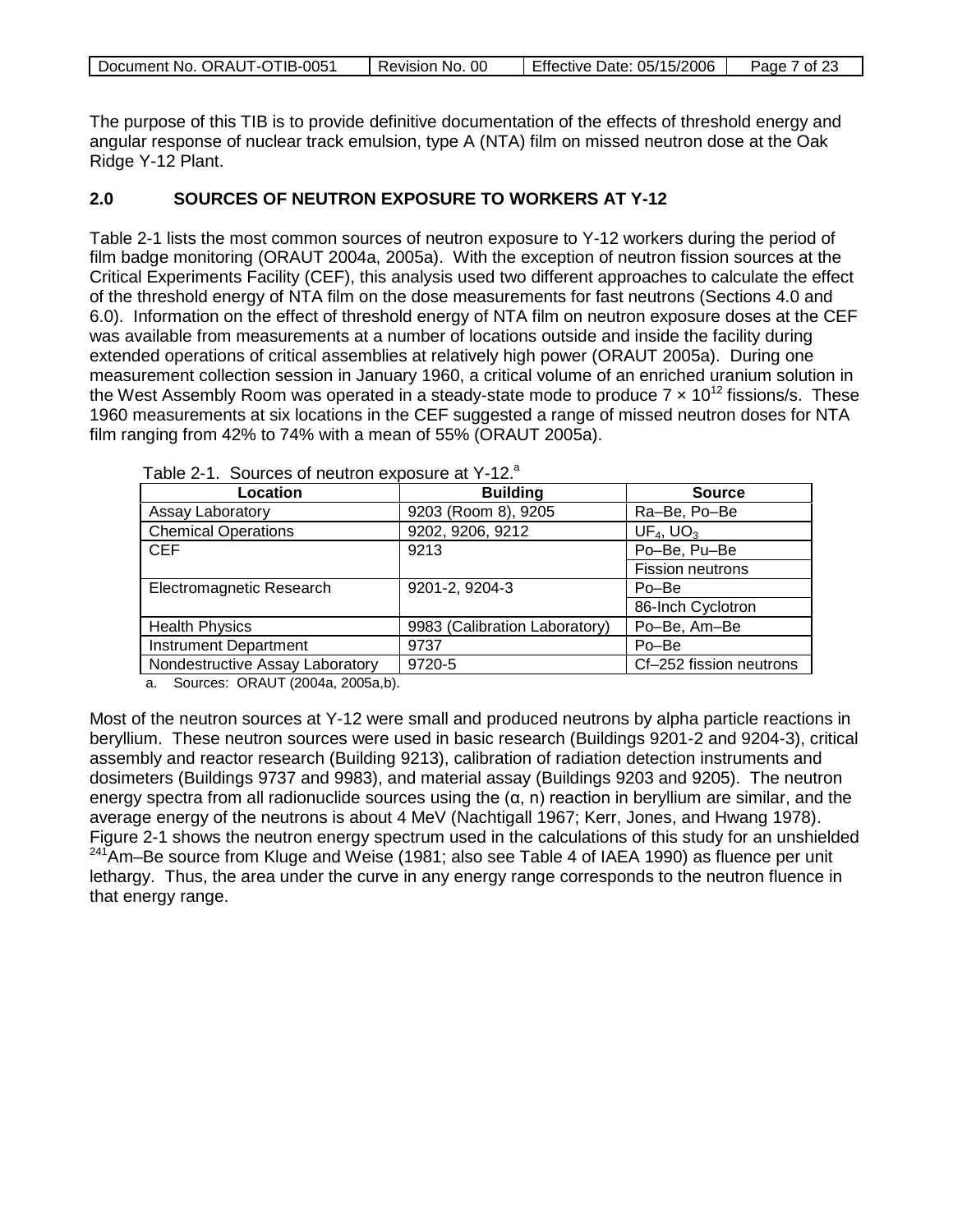

(Kluge and Weise 1981).

Several other neutron spectra used in the calculations for this study are from spectral measurements made by Pacific Northwest Laboratory (PNL 1990; McMahan 1991; BWXT 2001). These spectra are from measurements made near an unshielded  $^{252}$ Cf fission neutron source, storage containers of UF<sub>4</sub> and  $UO<sub>3</sub>$  containing highly enriched uranium as feed material for the manufacture of nuclear weapon parts, and the storage vault in the calibration laboratory that contained radionuclide sources. These spectra simulated neutron exposures to Y-12 workers in the Nondestructive Assay Laboratory (Building 9720-5), various chemical operations areas throughout the Y-12 facility (Buildings 9202, 9206, and 9212), and shielded radionuclide sources in the storage vault of the Health Physics Calibration Laboratory (Building 9983). Figure 2-2 shows the neutron energy spectra for the above PNL measurements (PNL 1990; McMahan 1991; BWXT 2001) as fluence per unit lethargy.

The final spectrum used in the calculations of this study was an empirical neutron spectrum that was used to simulate exposures to Y-12 workers from stray neutron radiation at the Oak Ridge 86-Inch Cyclotron (Building 9201-2). This study used an empirical neutron spectrum because the neutron energy spectra in work areas near the cyclotron, like those near other early proton accelerators, are not well known. The empirical neutron spectrum used a Maxwellian thermal neutron spectrum at energies less than 0.125 eV and a 1/E slowing-down spectrum of neutrons at energies from 0.125 eV to 20 MeV, where E is neutron energy. This empirical neutron spectrum appears to give results that are consistent with observations by others (IAEA 1988). For example, it was found that most of the neutron dose at early accelerators came from neutrons with energies between 0.1 and 10 MeV, and our calculations using the above empirical neutron spectrum suggest that almost 80% of the total neutron dose in the stray radiation fields of the Oak Ridge 86-Inch Cyclotron was from neutrons with energies of more than 0.1 MeV and less than 10 MeV. ORAUT (2005a) contains a detailed discussion of the Oak Ridge 86-Inch Cyclotron and its operation.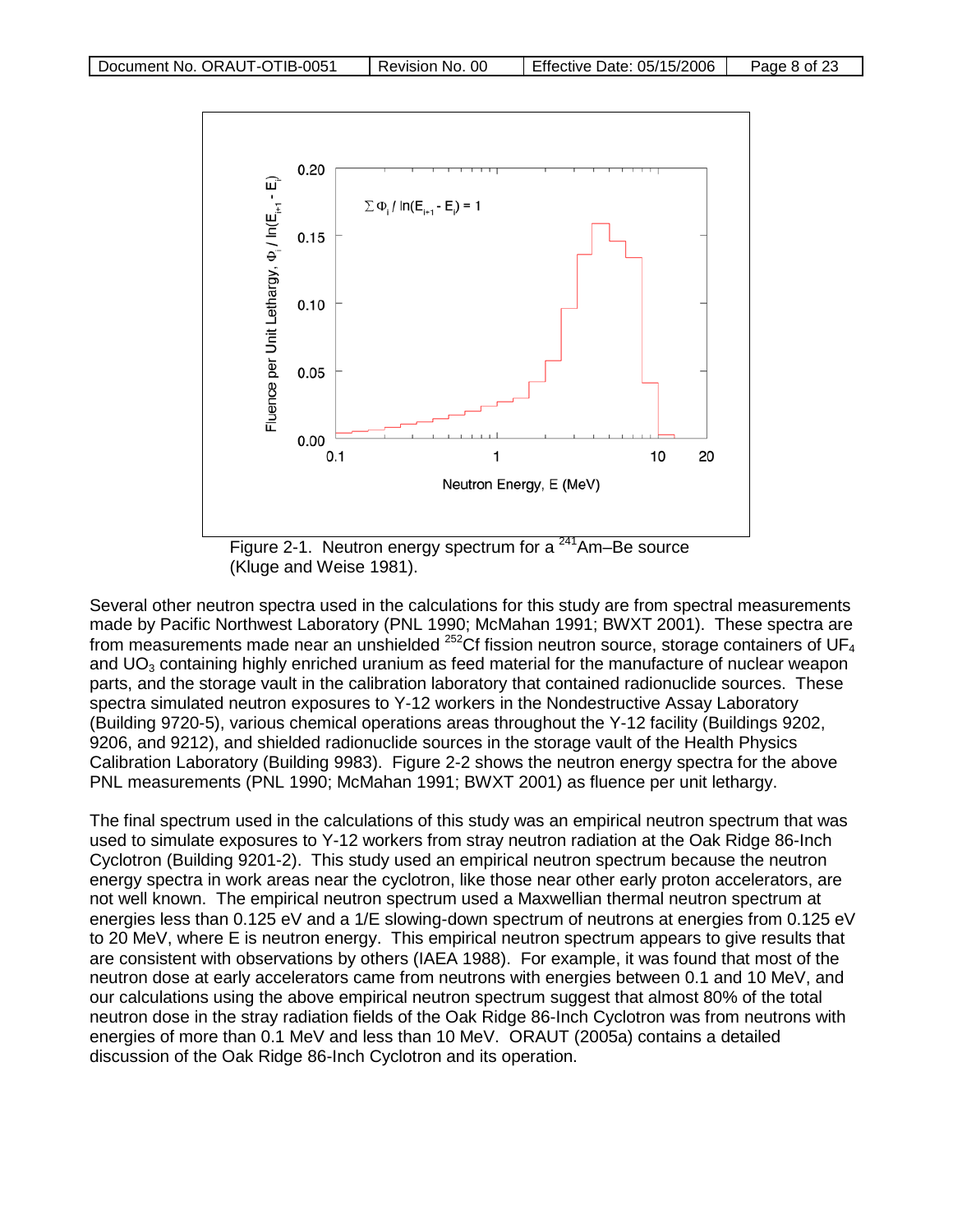

Figure 2-2. Neutron energy spectra for various Y-12 sources (PNL 1990; McMahan 1991; BWXT 2001).

## **3.0 THRESHOLD ENERGY FOR DETECTION OF FAST NEUTRONS BY NTA FILM**

Track counting of fast neutrons in NTA film depends on the hydrogen content of the emulsion and surrounding materials of the film packet (Lehman 1961; Moe 1992). Elastic scattering of fast neutrons by hydrogen produces proton recoil ions. These recoil ions lose energy to the silver grains in the NTA film, which are much finer than those in photographic films used in photon and beta particle dosimetry. However, the NTA film contains more of these silver grains than the photon and beta particle films. The latent images formed in the NTA film consist of a number of individual silver grains along the path of the recoil proton ion. In addition, there is a thermal neutron response, derived from the nitrogen content of the NTA film, via the  $14N(n,p)$ <sup>14</sup>C capture reaction (Tanner et al. 2001). This part of the response was suppressed in the Y-12 film dosimeter by track counting in the portion of the NTA film that was covered by a cadmium filter with a thickness of approximately 1 mm. The film badge dosimeters used at Y-12 from 1950 to 1980 are discussed in more detail in two ORAUT reports (2005a,c).

The limitations of the NTA films in neutron dosimetry derive from problems of track identification by a reader (Lehman 1961; Tanner et al. 2001). At least 100 keV must be deposited to form a silver grain in the emulsion and at least three or four grains are required to define a track because photons produce shorter tracks. The problem of track identification becomes even more difficult when the background of shorter tracks caused by the photons is intense in comparison to that caused by neutrons (Tanner et al. 2001). As a consequence, NTA films have a fast neutron detection threshold in the region of approximately 400 keV and an energy-dependent response that rises rapidly from that energy. Figure 3-1 shows the energy-dependent response of NTA film exposed on an anthropomorphic phantom (Sayed and Piesh 1974; also see Table 3 of IAEA 1990), and Table 3-1 lists examples of the widely variant values quoted for the fast neutron threshold of NTA films. The fast neutron threshold of 1,000 keV in Table 3.1 is an unrealistically high value from a very early study. It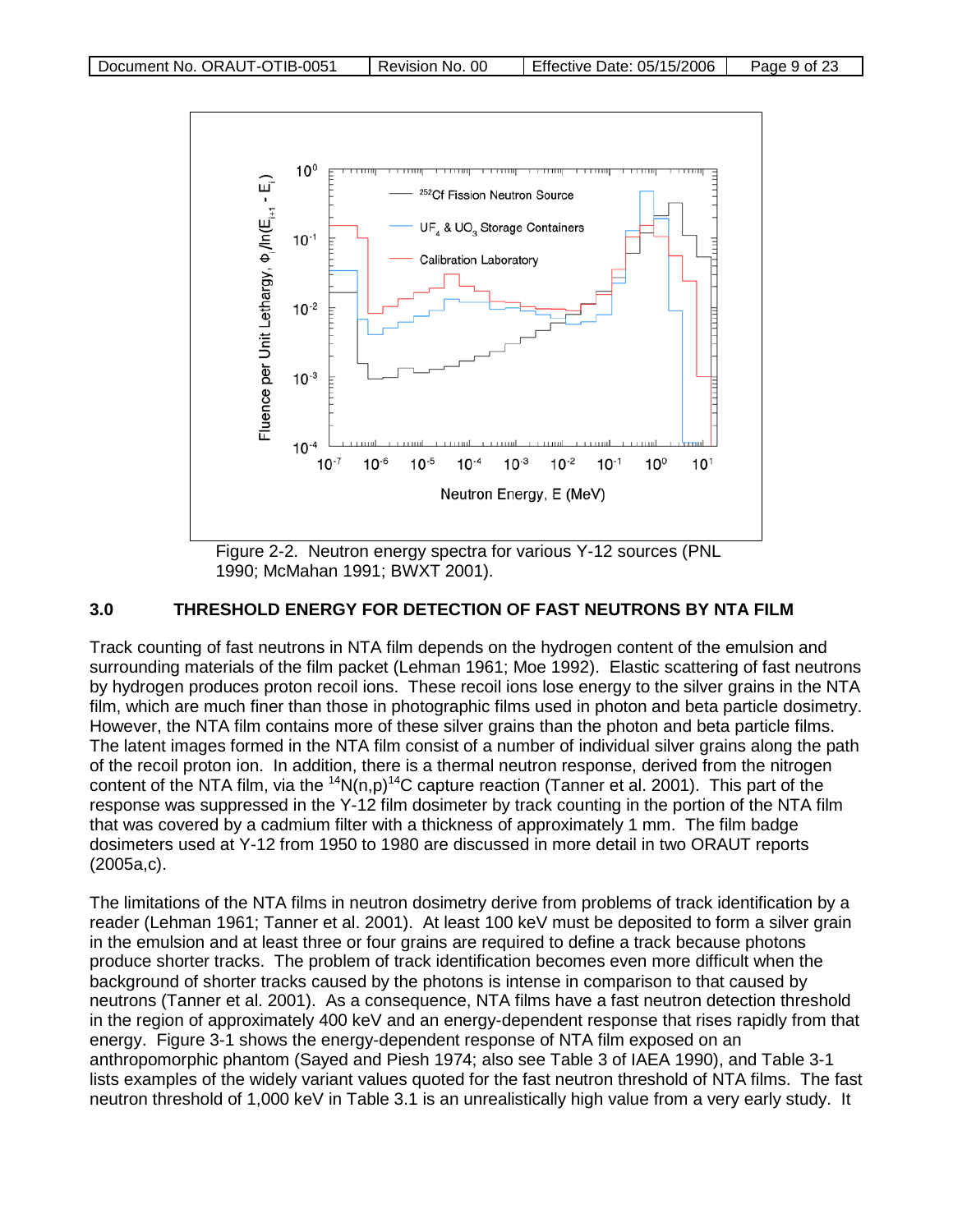| Document No. ORAUT-OTIB-0051 | 00<br>No.<br>Revision | Effective<br>Date: 05/15/2006 | Page<br>10 of |
|------------------------------|-----------------------|-------------------------------|---------------|

is often cited, however, as a reason for dismissing neutron dose measurements made with NTA films. Sections 4.0 and 6.0 discuss the effects of the fast neutron threshold of NTA films on missed neutron dose by film badge dosimeters used at Y-12.



Figure 3-1. Energy response of NTA film exposed on an anthropomorphic phantom to fast neutrons (Sayed and Piesh 1974; IAEA 1990).

| Table 3-1. Literature values of threshold    |
|----------------------------------------------|
| energy for detection of fast neutrons by NTA |
| film.                                        |

| <b>Threshold</b> |                                 |
|------------------|---------------------------------|
| energy (keV)     | Reference                       |
| 400              | Lehman 1961, p. 6               |
| 400              | IAEA 1970, p. 34                |
| 400              | Gupton 1978, p. 9               |
| 400              | Tanner et al. 2001, p. 10       |
| 500              | Kathren, Prevo, and Block 1965  |
| 500              | Becker 1966                     |
| 500              | Oshion 1973                     |
| 500              | Griffith et al. 1979            |
| 500              | Parrish 1979, p. 85             |
| 500              | Moe 1992, pp. 13-14             |
| 500              | NIOSH 2002, pp. 26-28           |
| 500-600          | Drew and Thomas 1998, p. 35     |
| 700              | IAEA 1985, p. 64                |
| 700-800          | Wilson 1987, p. 2.21            |
| 800              | Wilson et al. 1990, pp. 3.1-3.2 |
| 1,000            | Bemis 1956, p. 489              |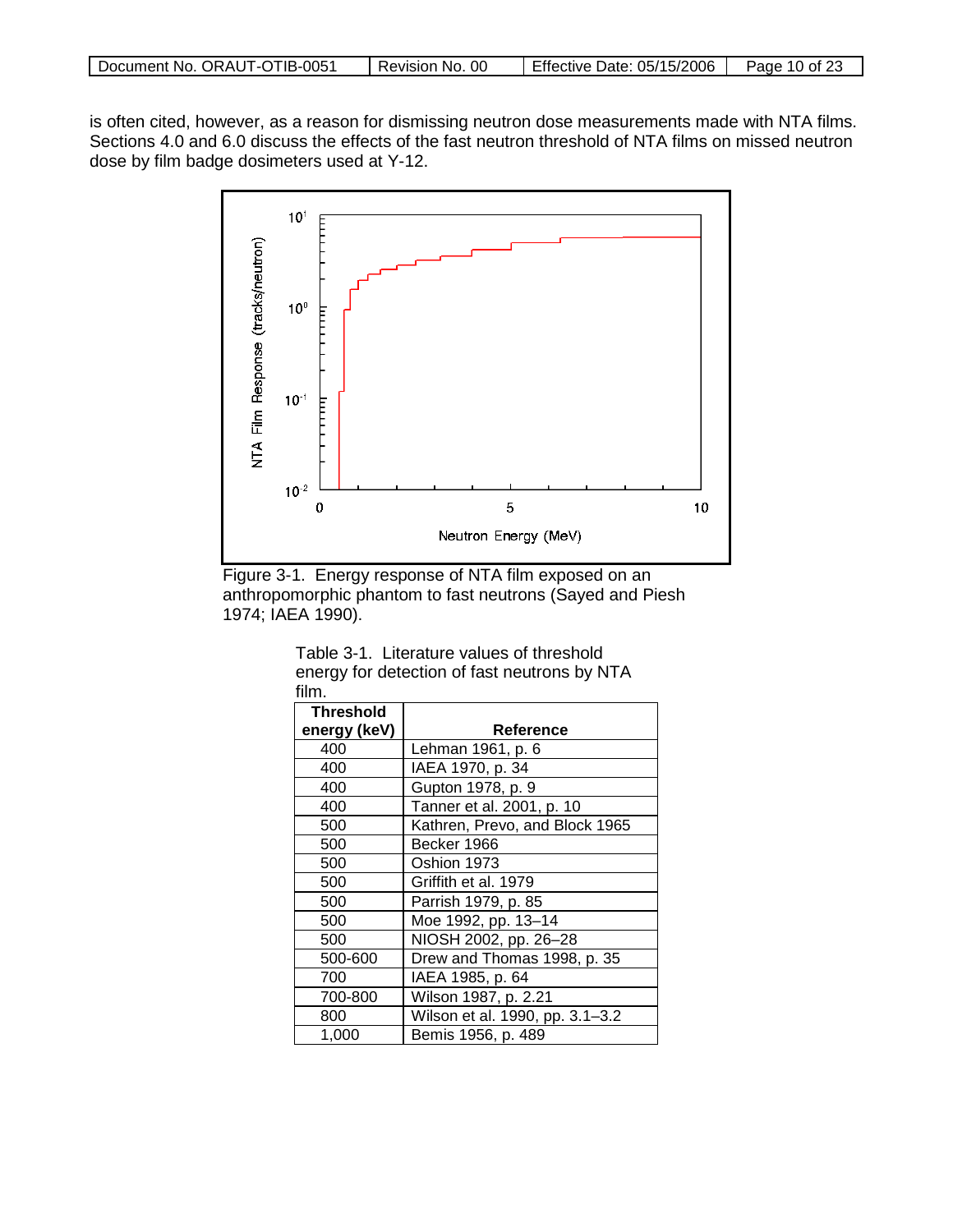| Document No. ORAUT-OTIB-0051 | Revision No. 00 | Effective Date: 05/15/2006 | Page 11 of 23 |
|------------------------------|-----------------|----------------------------|---------------|
|                              |                 |                            |               |

#### **4.0 MISSED DOSE CALCULATIONS ASSUMING A FIXED THRESHOLD ENERGY**

Figures 4-1 to 4-5 show the results of missed neutron dose calculations using fixed threshold energies for the NTA film of 400, 500, 600, 700, 800, 900, and 1,000 keV. The calculations used Monte Carlo sampling and scoring routines from the MCNP computer program (Briesmeister 2000), the energy spectra for the neutron sources discussed in Section 2.0, and dose equivalent coefficients from Report 38 of the National Commission on Radiation Protection and Measurements (NCRP 1971; also see Table 2 of IAEA 1990). The missed dose varies significantly with the assumed value for the threshold energy of the NTA film, and there is a strong correlation of the missed dose with the mean energy of the neutron spectra from the sources as shown in Figure 4-6 for a 700-keV threshold energy for the NTA film. The calculated mean energies of the neutron spectra were 525 keV at the Calibration Laboratory, 636 keV for the highly enriched UF<sub>4</sub> and UO<sub>3</sub> storage containers, 1.05 MeV for the 86-Inch Cyclotron, 2.48 MeV for the unshielded <sup>252</sup>Cf fission neutron source, and 4 MeV for the  $241$ Am–Be neutron source. Figure 4-6 suggests a mean neutron energy of about 300 to 400 keV for neutron spectra at measurement points inside the CEF based on a measured missed neutron dose of approximately 55% (see Section 2.0). The data shown in Figures 4-1 to 4-5 can be used to evaluate the missed dose for threshold energies other than 700 keV. However, a threshold energy of 700 keV appears to give a conservative estimate of the missed dose from NTA film measurements at most facilities (see Table 3-1 and Figure 6-1).



Figure 4-1. Missed neutron dose from radionuclide sources using  $(α, n)$  reaction in beryllium calculated as a function of threshold energy of NTA film. (The results are from calculations for a  $^{241}$ Am–Be source but they are applicable to  $210P_0$ –Be and  $239P_0$ –Be neutron sources.)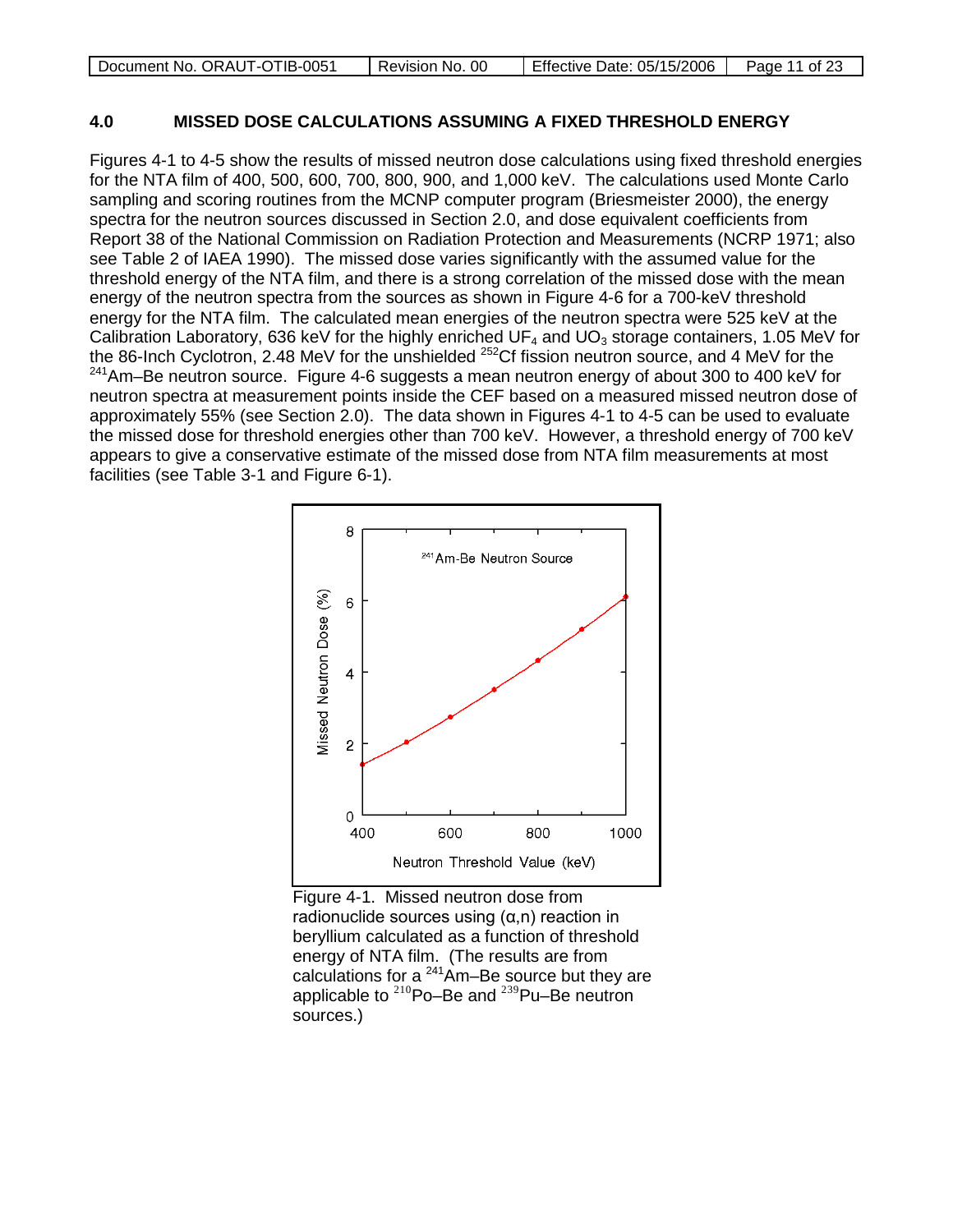





Figure 4-3. Missed neutron dose at 86-Inch Cyclotron calculated as a function of threshold energy of NTA film.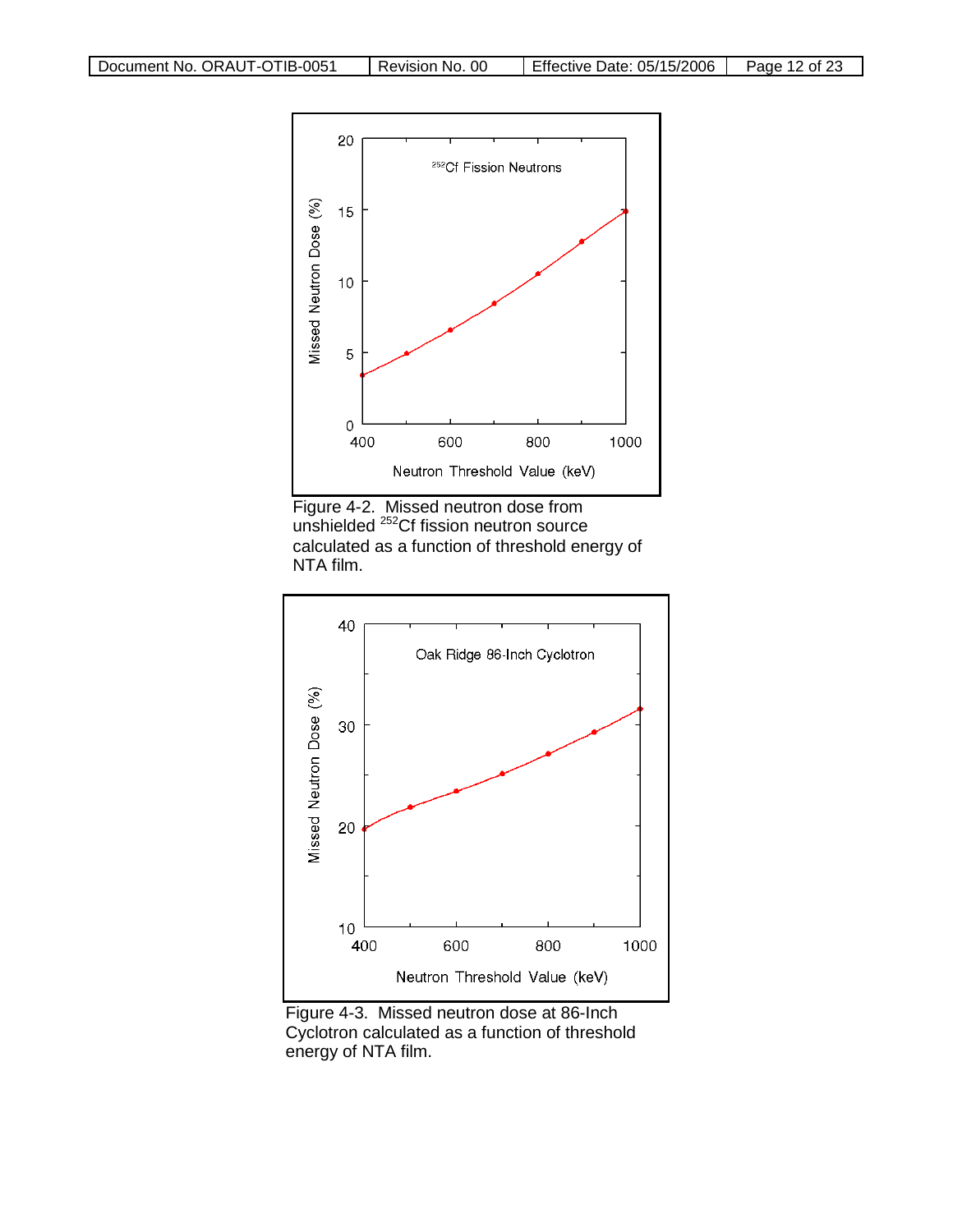





Figure 4-5. Missed neutron dose from neutrons emitted by storage containers of highly enriched  $UF<sub>4</sub>$  and  $UO<sub>3</sub>$  calculated as a function of threshold energy of NTA film.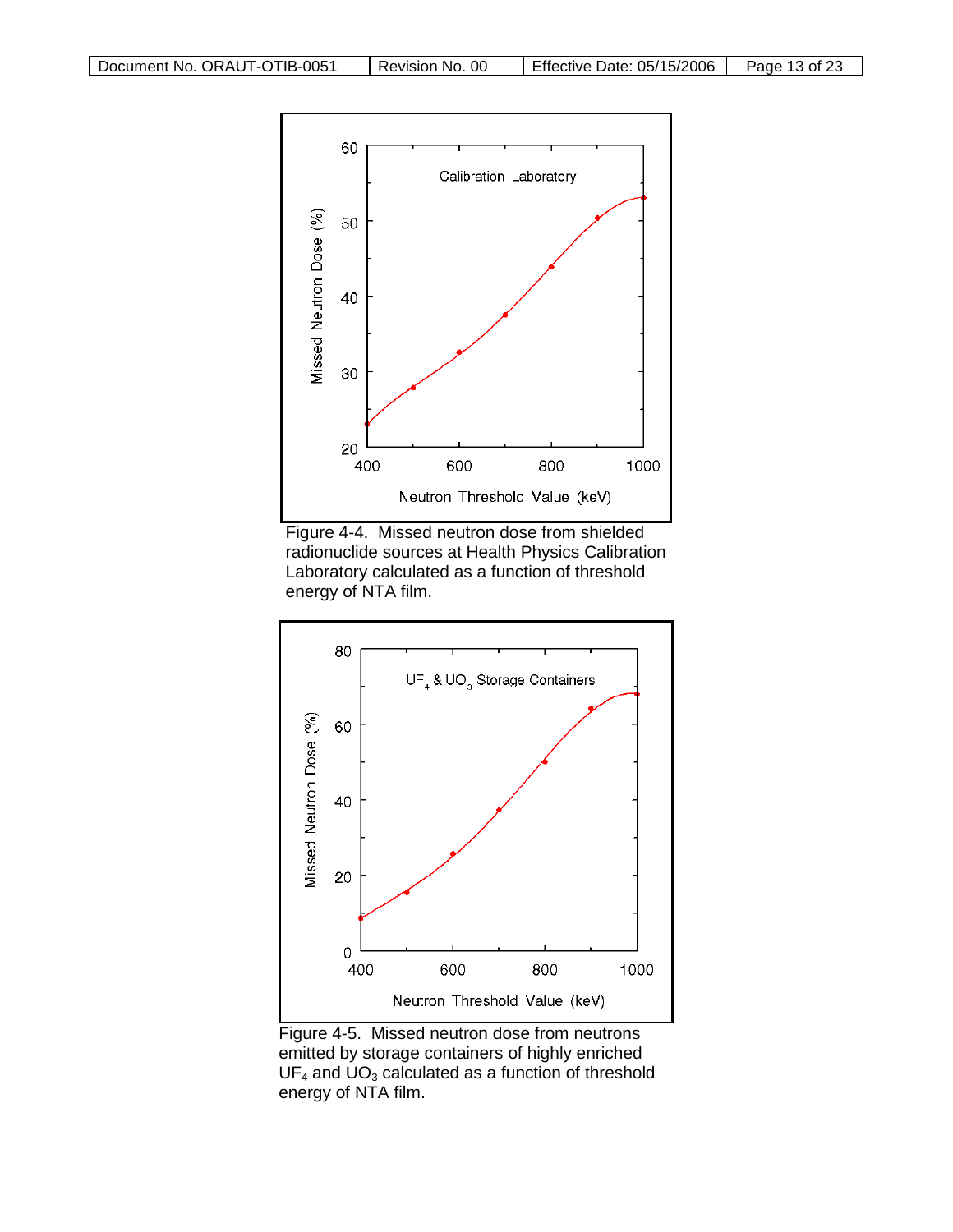

Figure 4-6. Missed neutron dose versus mean energy of a broad spectrum of neutron energies for assumed threshold energy of 700 keV for NTA film.

### **5.0 CALIBRATION OF FAST NEUTRON DOSIMETERS CONTAINING NTA FILMS**

The NTA films were first calibrated at Y-12 using a Po–Be neutron source (Struxness 1949, 1952) and later an Am–Be neutron source (McLendon 1963; McRee, West, and McLendon 1965). The dosimeters containing the NTA films were exposed free in air (no phantom) to neutrons from the Po– Be and Am–Be sources for pre-selected times to produce a range of neutron doses similar to those normally encountered in the workplace. There have been questions about the validity of calibrations using a first collision dose that assumes that the NTA film measures the incident neutron dose on an anthropomorphic phantom and the reflected neutron dose from the phantom with equal efficiency (Budd 1963; ORAUT 2004b). This assumption is questionable because of the poor response of NTA films at energies less than approximately 0.7 MeV (see Figure 3-1) and the lower energies of the reflected neutrons from the calibration source.

A calibration study using NTA film badge dosimeters exposed to identical fast neutron fluences (1) free in air (no phantom) and (2) with the badges on a moderating phantom was made by Budd (1963) to determine the increase in tracks, if any, produced by the reflected neutrons from a Pu–Be source with an average neutron energy of about  $3.9 \text{ MeV}$  and a  $\text{PuF}_4$  source with an average neutron energy of about 1.2 MeV. With the Pu–Be source, there was a 15% increase in track density when the dosimeters were exposed on the moderating phantom. With the  $PuF<sub>4</sub>$  source, which produced tracks in the NTA film with an average length that was more similar to those observed in Hanford dosimeters, no difference was observed when the dosimeters were backed with the moderator (Budd 1963; ORAUT 2004b).

A number of other studies using a variety of phantoms and neutron sources have been published with results for the increase of track density in NTA film from reflected neutrons ranging from a low of zero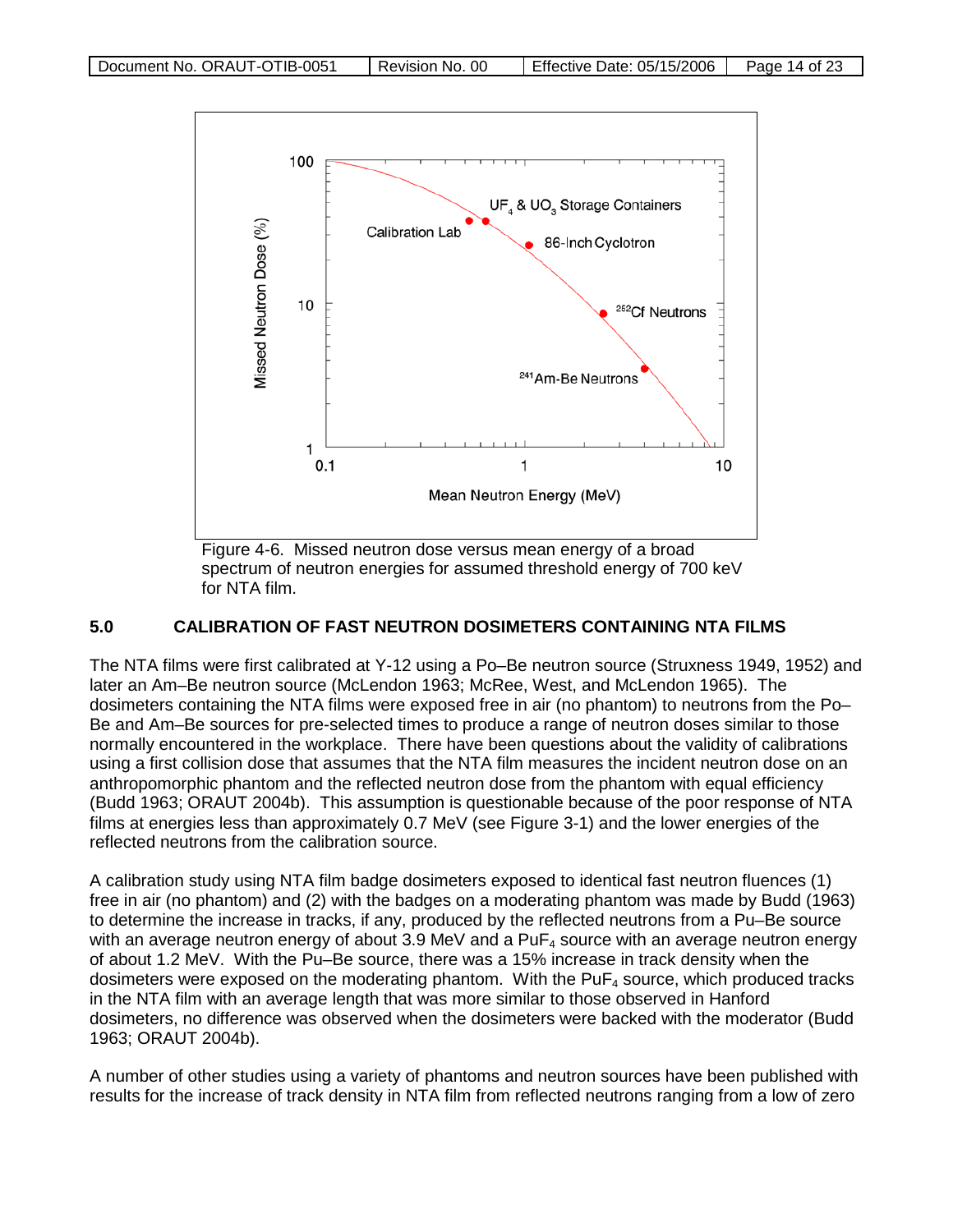| Document No. ORAUT-OTIB-0051 | -00<br>Revision No. | Effective Date: 05/15/2006 | Page 15 of 23 |
|------------------------------|---------------------|----------------------------|---------------|
|                              |                     |                            |               |

to a high of 33% (Thomas et al. 1997). To better define the effect of reflected neutrons on track density in NTA films exposed on a phantom, the National Physical Laboratory in England made a study using two different phantoms [the International Organization for Standardization (ISO) water phantom and the International Commission on Radiological Units and Measurements (ICRU) polymethyl methacrylate (PMMA) phantom], two different neutron sources  $(^{252}Cf$  and Am–Be), and two different track readers (Thomas et al. 1997). There was a systematic difference between the two track readers of about 10%; however, this difference was roughly the same for all irradiation conditions and the ratios determined by the two readers typically agreed to within about 3%. The subjectivity introduced by manual evaluation of the tracks is part of the dosimeter reading process, and the final mean ratios included all data from the two readers (Thomas et al. 1997). The final mean ratios suggested that the reflected neutrons add about 5% on average to the track reading of the NTA film and that there were no statistically significant differences for NTA film between the responses for either the two sources (<sup>252</sup>Cf and Am–Be) or the two phantoms (ISO or ICRU). The characteristics of the ISO water phantom and ICRU PMMA phantom are discussed in ISO (1998) and ICRU (1992), respectively.

For calibrations made without a phantom, one would typically use a first collision dose such as that shown by the red circles and red fitted curve in Figure 5-1. This curve was obtained by multiplying the first collision absorbed dose data in National Bureau of Standards Handbook 75 (NBS 1961) by a relative biological effectiveness (or quality factor) of 10 for fast neutrons with energies higher than approximately 100 keV. For calibrations made on a phantom, one would typically use the point-wise multicollision dose equivalent data from National Council on Radiation Protection and Measurements Report 38 (NCRP 1971) shown by the blue circles in Figure 5-1 or the continuous group data for the multicollision dose equivalent from Table 2 of the International Atomic Energy Agency's Technical Reports Series (TRS) No. 318 (IAEA 1990) shown by the blue line in Figure 5-1. The study by Budd (1963) resulted in a change at the Hanford facility from NTA film calibration using a first collision dose (no phantom) to NTA film calibration using a multicollision dose and a phantom. A PuF<sub>4</sub> neutron source was used in the NTA film calibrations because this best matched the neutron spectra found in the workplace at the Hanford facility. This change in the calibration procedure was found to increase all fast neutron measurements with NTA films at the Hanford facility by about 38% (Budd 1963) due to differences between the first collision and multicollision dose around the 1.2-MeV mean energy of the neutrons from the  $PuF<sub>4</sub>$  source (see Figure 5-1).

It was surprising to find in this study that calibration of NTA film with a Po–Be or Am–Be neutron source using a first collision dose and no phantom or a multicollision dose and a phantom would only make a difference of a few percent in the calibration factor for the NTA film (i.e., the dose equivalent per unit track density in the film) or the recorded neutron dose equivalent to a worker at Y-12. This surprising observation resulted from the fact that the first collision and multicollision doses in rem are essentially the same due to the cross over of the first collision dose and the multicollision dose near the 4-MeV mean energy of the neutrons from either a Po–Be or Am–Be neutron source (see Figure 5- 1) and that the number of tracks in the NTA film from exposure either with or without a phantom vary by only 5% (Thomas et al. 1997). Therefore, it is possible to use the energy response of NTA film exposed to fast neutrons on a phantom to make a reliable estimate of the missed dose for various neutron energy spectra at Y-12. Neutrons from a Po–Be or Am–Be source were used in the calibration of NTA film dosimeters at Y-12 because these sources were considered to provide a good match to neutron spectra found in the workplace at that facility, particularly the stray neutron field about the Oak Ridge 86-Inch Cyclotron (see Section 2.0). The Oak Ridge 86-Inch Cyclotron was the primary source for neutron exposure to Y-12 workers during the 1950s and early 1960s (ORAUT 2005a).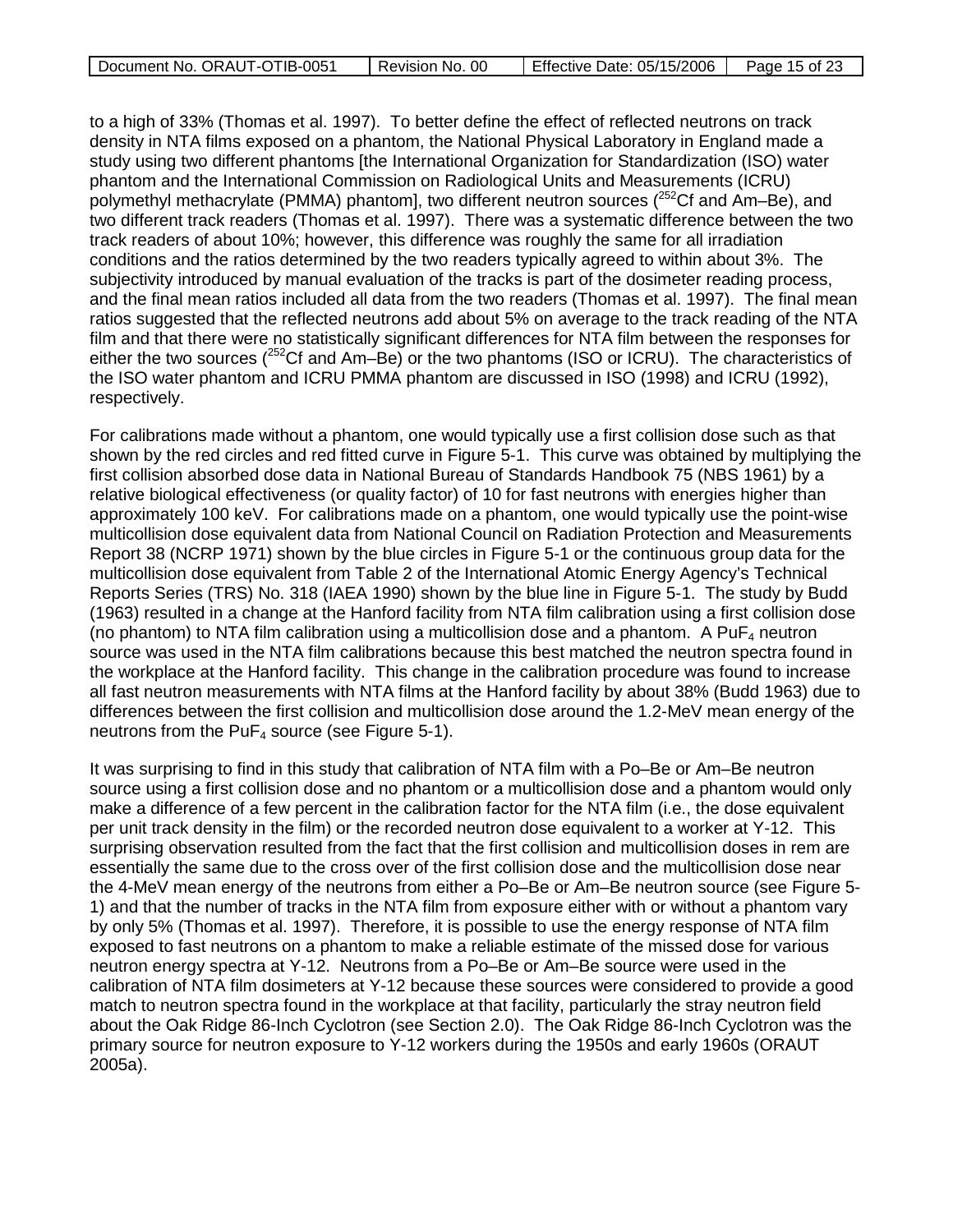

Figure 5-1. Comparison of first collision dose coefficients from NBS Handbook 75 (NBS 1961) and multicollision dose coefficients from NCRP Report 38 (NCRP 1971) and IAEA TRS No. 318 (IAEA 1990).

#### **6.0 MISSED DOSE CALCULATIONS WITHOUT ASSUMING A FIXED THRESHOLD ENERGY**

Calculations of the missed neutron dose without assuming a fixed threshold energy for NTA films were made using the following equation:

$$
\text{Missed Dose } (S_x) = \text{Dose Equivalent } (S_x) - \text{NTA Tracks } (S_x) \xrightarrow{\text{Dose Equivalent } (S_C)} \text{NTA Tracks } (S_C)
$$

where  $S_x$  designates calculations using the neutron spectra for the source of interest and  $S_c$ designates calculations using the neutron spectra for the source used to calibrate the NTA film (typically  $2^{10}$ Po–Be or  $2^{41}$ Am–Be). The NTA films were usually calibrated in air (no phantom), but the results of this study show that there is no significant statistical difference in response between NTA film calibrated in air or on a phantom using either a  $^{210}$ Po–Be or  $^{241}$ Am–Be source (see Section 5.0). Therefore, it is possible to calculate both "Dose Equivalent" terms using the dose coefficients from NCRP Report 38 (NCRP 1971; also see Table 2 of IAEA 1990) and both NTA Tracks terms in the above equation using the NTA response coefficients from Sayed and Piesch (1974; also see Table 3 of IAEA 1990).

The Missed Dose  $(S_x)$  in percent was calculated using the following equation:

Percent Missed Dose 
$$
(S_x)
$$
 = 100  $\left[1 - \frac{NTA \text{ Tracks } (S_x)}{\text{Dose Equivalent } (S_x)} \frac{\text{Dose Equivalent } (S_c)}{NTA \text{ Tracks } (S_c)}\right]$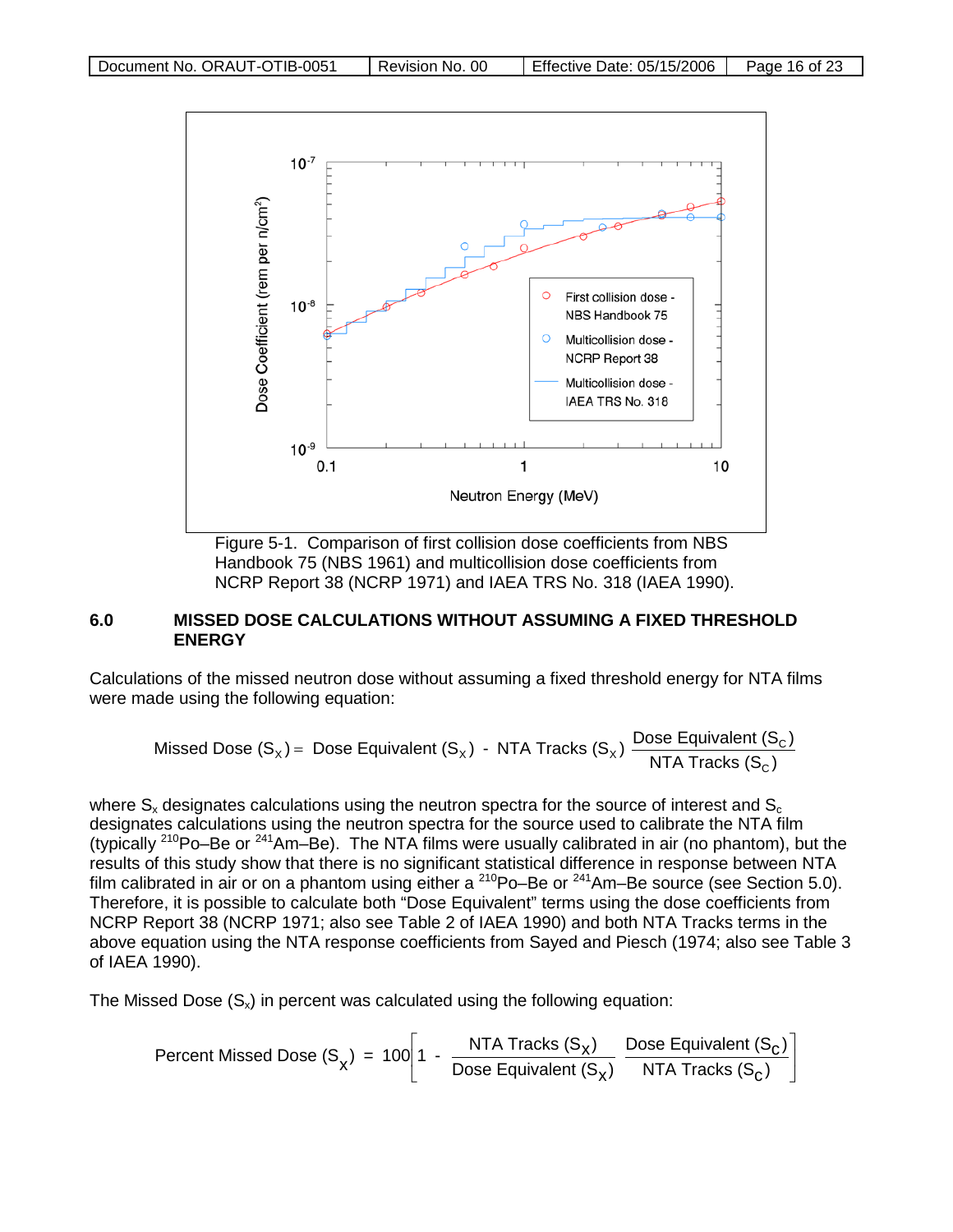| Document No. ORAUT-OTIB-0051 | Revision No. 00 | Effective Date: 05/15/2006 | Page 17 of 23 |
|------------------------------|-----------------|----------------------------|---------------|
|------------------------------|-----------------|----------------------------|---------------|

Figure 6-1 shows the results of MCNP calculations for the sources discussed in Section 2.0 without assuming a fixed threshold energy for the NTA films. This figure suggests a mean neutron energy of about 400 keV for the neutron spectra at measurement points inside the CEF based on a measured missed neutron dose of approximately 55% (see Section 2.0). Figures 4-6 and 6-1 show the results of the calculations, which suggest that it is possible to make reliable estimates of neutron dose to Y-12 workers by adjusting their recorded neutron doses using the missed dose values in this document. The missed dose values in Figure 6-1 are recommended for use in neutron dose reconstruction for Y-12 workers during the film badge dosimetry period starting in 1950 and ending in 1979 (ORAUT 2005a,b,c). These missed dose values are as follows: 21% for the unshielded  $^{252}$ Cf fission neutron source, 28% for the 86-Inch Cyclotron, 51% for the shielded radionuclide sources at the Health Physics Calibration Laboratory, and 54% for the highly enriched UF<sub>4</sub> and UO<sub>3</sub> storage containers. Based on these data, dose reconstructors should apply a correction of [100/(100 – Percent Missed Dose)] to all recorded NTA film dosimeter results for Y-12 workers.



Figure 6-1. Missed neutron dose calculated without assuming a fixed threshold energy for NTA film.

### **7.0 ANGULAR RESPONSE OF NTA FILM**

NTA film response is dependent on the angle of incidence of the neutrons (IAEA 1970). The angular dependence is due to several factors including the backscattering of neutrons from the body of the worker wearing the dosimeter, the geometry of the film, and that the proton recoil ions generated in the hydrogen rich material surrounding the film produce a large portion of the tracks in the film. The geometry of the film suggests that an angular dependence would be likely (i.e., the response of the film would vary for different angles of incidence in relation to the plane of the film). Neutrons at nearly parallel incidence on the NTA film pack produce proton recoil ions that have a greater probability of escape from the film emulsion before producing observable tracks than do proton recoil ions from neutrons at nearly normal incidence on the film pack. The problem of angular dependence is further complicated because a large fraction of the proton tracks in the emulsion are produced by proton recoil ions generated in the hydrogenous material of the wrapper for the NTA film pack.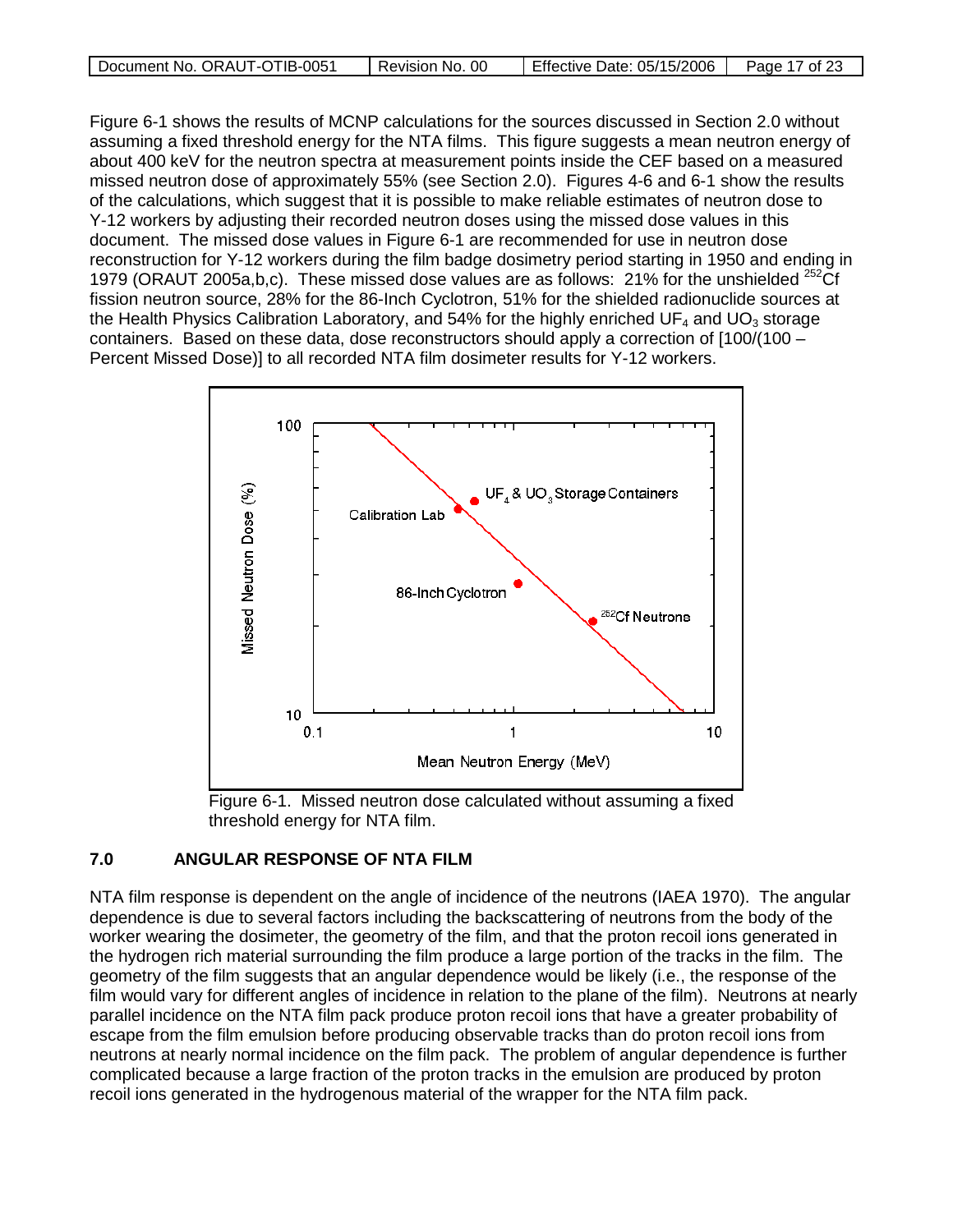| Document No. ORAUT-OTIB-0051 | Revision No. 00 | Effective Date: 05/15/2006 | Page 18 of 23 |
|------------------------------|-----------------|----------------------------|---------------|
|------------------------------|-----------------|----------------------------|---------------|

The angular dependence of NTA film has been studied experimentally by Cheka (1954), Lehman (1961), Piesch (1963; also see Figure 3.8 in IAEA 1970) and Kathren, Prevo, and Block (1965). In most workplace environments, neutrons will be incident on the NTA film dosimeter at widely variant angles, and dose reconstructors will underestimate a worker's neutron dose if the neutrons from a calibration source were perpendicularly incident on the NTA film dosimeter (i.e., the normal practice for calibration of NTA film dosimeters). Therefore, Kathren, Prevo, and Block (1965) suggested that multiplication of tracks produced by perpendicularly incident neutrons from a calibration source by a factor 0.75 would eliminate the underestimation of the dose equivalent to workers in such an environment. This is equivalent to multiplying the recorded dose equivalent from a worker's NTA film dosimeter by a factor of 1.3. Dose reconstructors should apply this correction to all recorded NTA film dosimeter results for Y-12 workers.

## **8.0 DISCUSSION**

Table 8-1 summarizes correction factors for missed neutron dose due to the threshold energy and angular response of the NTA film dosimeters used at Y-12. Dose reconstructors should apply these factors to all recorded quarterly NTA film results for Y-12 workers to ensure that the estimated neutron doses are claimant-favorable. These factors should also be applied to missed neutron dose from recording a zero for a worker when the NTA film dosimeter indicated a quarterly neutron exposure less than the minimum detectable limit (MDL) of approximately 50 mrem (ORAUT 2005a,b). To assign missed neutron dose for measurements below the MDL for the NTA film dosimeters, the dose reconstructor must first determine if a person worked near neutrons and the relevant category of neutrons (see Table 8-1). The best approach is to look for the work location and whether the worker or others in the badge reporting group (or department) were assigned any neutron dose equivalent. If no neutron dose was assigned to the worker or to coworkers for several quarters, the dose reconstructor should assume that the worker was not exposed to neutrons, so there would be no missed neutron dose.

| Neutron source <sup>a</sup>                | <b>Correction factor for</b><br>threshold energy | <b>Correction factor for</b><br>angular response | <b>Total correction</b><br>factor |
|--------------------------------------------|--------------------------------------------------|--------------------------------------------------|-----------------------------------|
| Unshielded radionuclide sources            | 1.0                                              |                                                  | 1.3                               |
| Cf-252 fission neutron source              | 1.3                                              |                                                  | 1.7                               |
| 86-Inch Cyclotron                          | 1.4                                              | 1.3                                              | 1.8                               |
| Shielded radionuclide sources <sup>°</sup> | 2.0                                              |                                                  | 2.7                               |
| Enriched uranium storage containers        | 2.2                                              | 1.3                                              | 2.9                               |
| CEF <sup>c</sup>                           | 2.2                                              |                                                  | 2.9                               |

Table 8-1. Recommended correction for missed neutron dose due to threshold energy and angular response of NTA film.

a. See Section 2.0 and Table 2-1.

b. Health Physics Calibration Laboratory.

c. Normally inhabited locations inside CEF.

If a worker was exposed in an area with a highly degraded energy spectrum, most of the neutron dose might not be detected by the NTA film. However, exposure to highly degraded spectra of neutrons at Y-12 was the exception rather than the rule, and missed neutron dose is limited because of a very low potential for neutron exposure at Y-12. For example, the interaction of alpha particles from uranium with the nuclei of fluorine or other low-atomic number (Z) atoms generates neutrons with energies of approximately 2 MeV (DOE 2004). The potential for neutron exposure depends on both the total activity of the uranium (which is a function of enrichment) and the chemical compound in question (the mixing of uranium and fluorine or other low-Z atoms). In general, the exposure potential of workers to neutrons generated by  $(α, n)$  reactions is low unless their work assignments require them to spend significant time near storage or process areas for large quantities of highly enriched uranium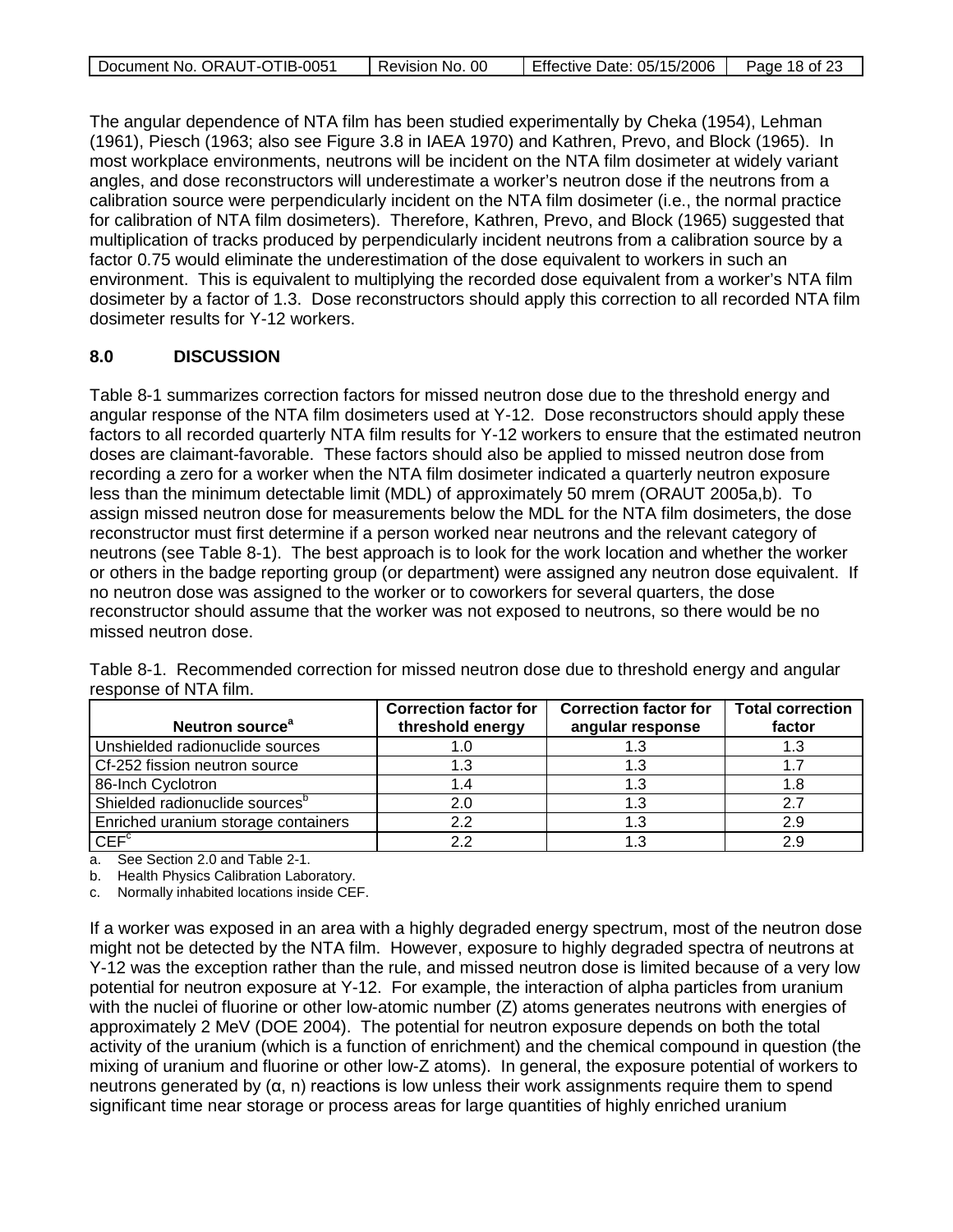compounds (DOE 2004). Therefore, the neutron fields of concern in chemical processing areas at Y-12 were not highly degraded in energy and are adequately defined by the PNL measurements near  $UF<sub>4</sub>$  and UO<sub>3</sub> storage containers at Y-12 (see Figure 2-2).

The techniques used here to investigate missed neutron dose due to the threshold energy and angular response of NTA film dosimeters were applied to neutron sources in use at Y-12 during the film badge dosimetry period from 1948 to 1980. These techniques appear to have useful application in investigations of the missed dose from neutron sources at other U.S. Department of Energy (DOE) sites of interest. However, the application of techniques used here to investigate missed neutron dose might not be useful at some facilities, particularly exposures of a worker to a highly moderated neutron fission spectra from nuclear reactors. For example, a PNL measurement near a K-reactor at the Savannah Ridge Site indicated a neutron energy spectrum with a mean energy of only 170 keV (ORAUT 2005d). Based on the data in Figure 4-6, approximately 85% of the neutron dose would have been missed by a dosimeter containing NTA film. Based on the data in Figure 6-1, an NTA film dosimeter calibrated with a Pu–Be or Am–Be source would have missed essentially 100% of the neutron dose from the K-reactor. In such cases the dose reconstructor should rely on an alternative technique such as the use of a neutron-to-gamma dose ratio for exposures at that DOE facility and a film badge estimate of the worker's dose from gamma rays to make a reliable estimate of the worker's dose from neutrons (ORAUT 2005d).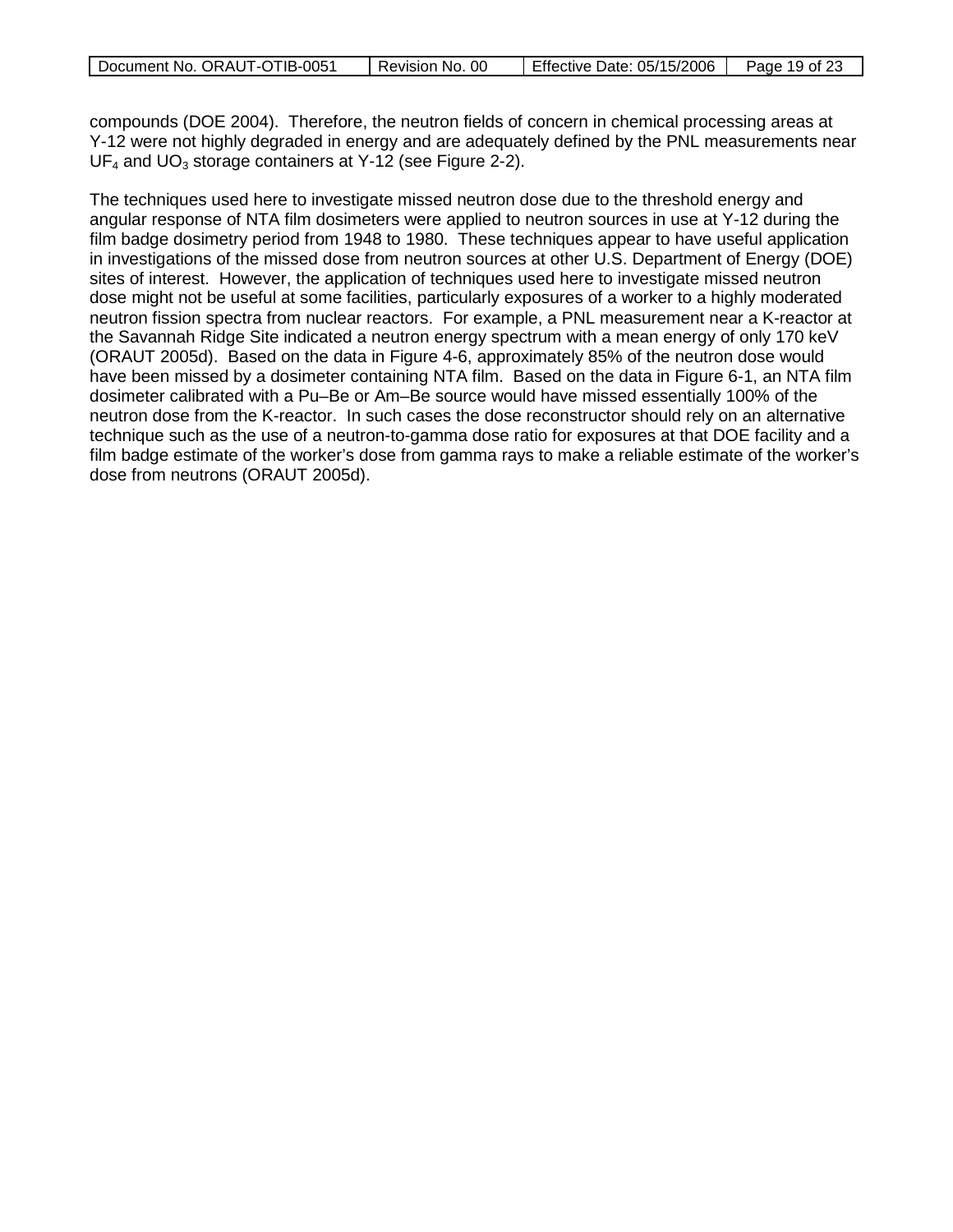| Document No. ORAUT-OTIB-0051 | Revision No. 00 | Effective Date: 05/15/2006 | Page 20 of 23 |
|------------------------------|-----------------|----------------------------|---------------|
|                              |                 |                            |               |

#### **REFERENCES**

- Becker, K., 1966, *Photographic Film Dosimetry*, Focal Press Limited, London, England.
- Bemis, E. A., Jr., 1956, "Survey Instruments and Pocket Dosimeters," pp. 453–503 in *Radiation Dosimetry*, G. J. Hine and G. L. Brownell, editors, Academic Press, New York, New York.
- Briesmeister, J. F., editor, 2000, *MCNP – A General Monte Carlo N-Particle Transport Cod*e, *Version 4C*, LA-13709-M, Los Alamos National Laboratory, Los Alamos, New Mexico.
- Budd, R. O., 1963, "Single Collision Versus Multiple Collision Fast Neutron Dose Calibration of the Hanford Neutron Film Badge Dosimeter," letter to file, July 2, Hanford Laboratories, General Electric, Richland, Washington.
- BWXT (BWX Technologies LLC), 2001, *Technical Basis for the External Dosimetry Program at the Y-12 National Security Complex*, RCO/TBD-007, Revision 3, Y-12 National Security Complex, Oak Ridge, Tennessee.
- Cheka, J. S., 1954, "Recent Developments in Film Monitoring of Fast Neutrons," *Nucleonics*, volume 12, number 6, pp. 40–43.
- DOE (U.S. Department of Energy), 2004, *Guide of Good Practices for Occupational Radiological Protection in Uranium Facilities*, DOE-STD-1136-2004, Washington, D.C., December.
- Drew, D. W., and D. J. Thomas, 1998, *Measurements of the Response Functions of PADC Track-Etch and NTA Film Personnel Neutron Dosimeters Over the Energy Range from 100 keV to 5 MeV*, CIRM 11, Center for Ionising Radiation Measurements, National Physical Laboratory, Teddington, Middlesex, United Kingdom.
- Griffith, R. V., D. E. Hankins, R. B. Gammage, and L. Tommasino, 1979, "Recent Developments in Personnel Neutron Dosimeters - A Review," *Health Physics*, volume 36, number 3, pp. 235– 260.
- Gupton, E. D., 1978, *Dosimetry with the ORNL Badge, 1978*, ORNL/TM-6357, Oak Ridge National Laboratory, Union Carbide Corporation, Oak Ridge, Tennessee, April.
- IAEA (International Atomic Energy Agency), 1970, *Personnel Dosimetry Systems for External Radiation Exposures*, Technical Report Series No. 109, Vienna, Austria.
- IAEA (International Atomic Energy Agency), 1985, *Neutron Monitoring for Radiological Protection*, Technical Report Series No. 252, Vienna, Austria.
- IAEA (International Atomic Energy Agency), 1988, *Radiological Safety Aspects of the Operation of Proton Accelerators*, Technical Reports Series No. 283, Vienna, Austria, June 20.
- IAEA (International Atomic Energy Agency), 1990, *Compendium of Neutron Spectra and Detector Responses for Radiation Protection Purposes*, Technical Report Series No. 318, Vienna, Austria.
- ICRU (International Commission on Radiation Units and Measurements), 1992, *Measurement of Dose Equivalents from External Photon and Electron Radiations*, Report 47, Bethesda, Maryland.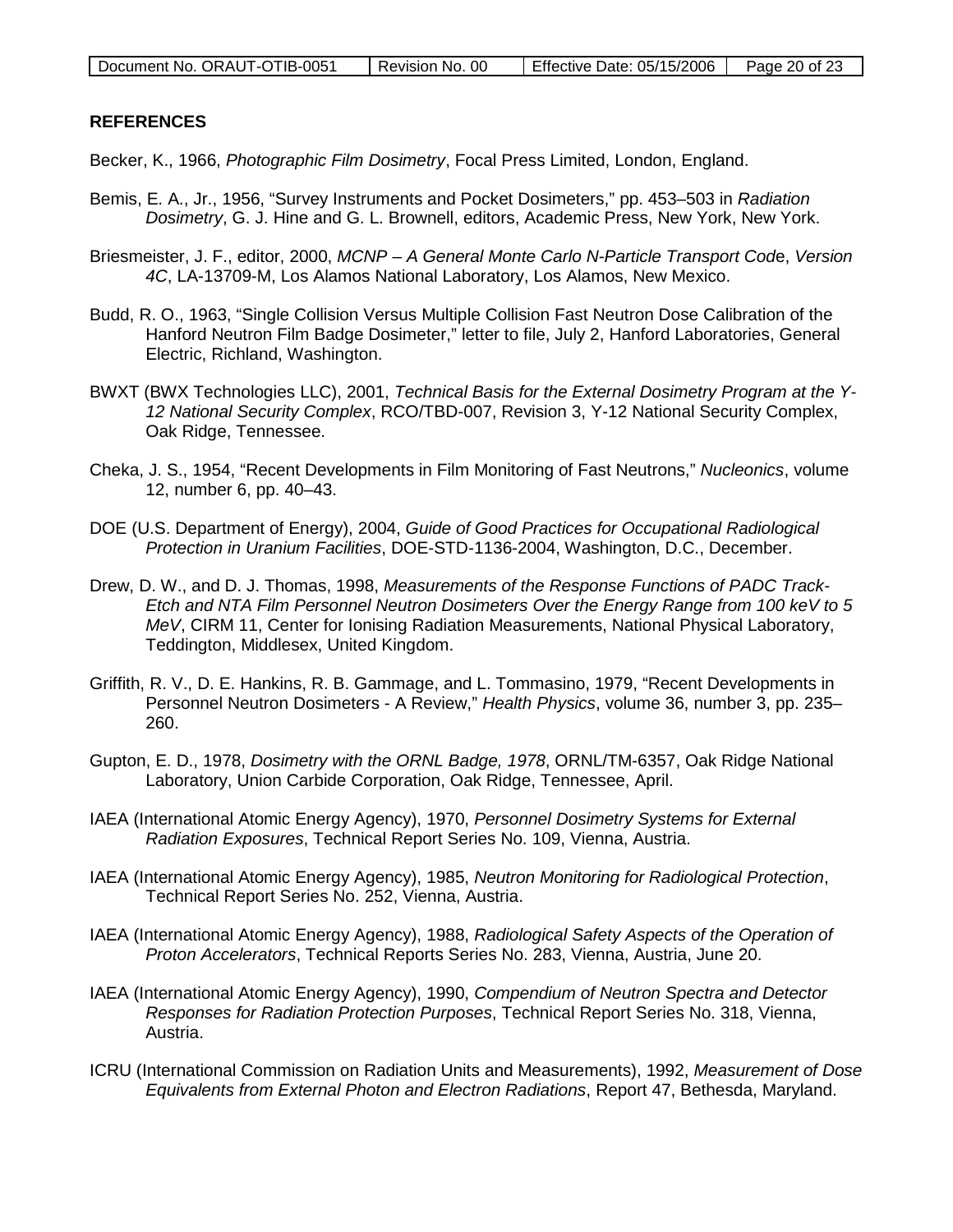| Document No. ORAUT-OTIB-0051 | Revision No. 00 | Effective Date: $05/15/2006$   Page 21 of 23 |  |
|------------------------------|-----------------|----------------------------------------------|--|

- ISO (International Organization for Standardization), 1998, *Reference Neutron Radiations – Part 3: Calibration of Area and Personal Dosimeters and Determination of Response as a Function of Energy and Angle of Incidence*, ISO 8529-3, Geneva, Switzerland.
- Kathren, R. L., C. T. Prevo, and S. Block, 1965, "Angular Dependence of Eastman Type A (NTA) Personnel Monitoring Film," *Health Physics*, volume 11, pp. 1067–1069.
- Kerr, G. D., T. D. Jones, and J. M. L. Hwang, 1978, "Neutron-to-Dose Conversion Factors for Am-B and Am-Be Sources," *Health Physics*, volume 35, pp. 572–574.
- Kluge, H., and K. Weise, 1981, "The Neutron Energy Spectrum of a  $^{241}$ Am-Be( $\alpha$ ,n) Source and Resulting Mean Fluence to Dose Equivalent Conversion Factors," *Radiation Protection Dosimetry*, Volume 2, pp. 85–93.
- Lehman, R. L., 1961, *Energy Response and Physical Properties of NTA Personnel Neutron Dosimeter Nuclear Track Film*, UCRL-9513, University of California, Lawrence Radiation Laboratory, Berkeley, California.
- McLendon, J. D., 1963, *Y-12 Radiation Safety Manual*, Y/KB-29, Y-12 Plant, Oak Ridge, Tennessee.
- McMahan, K. L., 1991, "The Martin Marietta Energy Systems Personnel Neutron Dosimetry Program," *Eleventh DOE Workshop on Personnel Neutron Dosimetry*, CONF-9106235 (PNL-SA-21596), Pacific Northwest Laboratory, Richland, Washington.
- McRee, P. C., C. M. West, and J. D. McLendon, 1965, *Y-12 Radiation Safety Manual*, Y-1401-Rev, Y-12 Plant, Oak Ridge, Tennessee.
- Moe, H. J., 1992, *Operational Health Physics Training*, ANL-88-26 Corrected, Argonne National Laboratory, Argonne, Illinois.
- Nachtigall, D., 1967, "Average and Effective Energies, Fluence-to-Dose Conversion Factors and Quality Factors of the Neutron Spectra of Some (α,n) Sources," *Health Physics*, volume 13, pp. 213-219.
- NBS (National Bureau of Standards), 1961, *Measurement of Absorbed Dose of Neutrons and of Mixtures of Neutron and Gamma Rays*, Handbook 75, U.S. Department of Commerce, Washington, D. C.
- NCRP (National Council on Radiation Protection and Measurements), 1971, *Protection Against Neutron Radiation*, Report 38, NCRP Publications, Bethesda, Maryland.
- NIOSH (National Institute for Occupational Safety and Health), 2002, *External Dose Reconstruction Implementation Guideline*, OCAS-IG-001, Rev. 1, Office of Compensation Analysis and Support, Cincinnati, Ohio.
- ORAUT (Oak Ridge Associated Universities), 2004a, *Technical Basis Document for the Y-12 National Security Complex – Site Description*, ORAUT-TKBS-0014-2, Rev. 00 PC-1, Oak Ridge, Tennessee.
- ORAUT (Oak Ridge Associated Universities), 2004b, *Technical Basis Document for the Hanford Site – Occupational External Dosimetry*, ORAUT-TKBS-0006-6, Oak Ridge, Tennessee.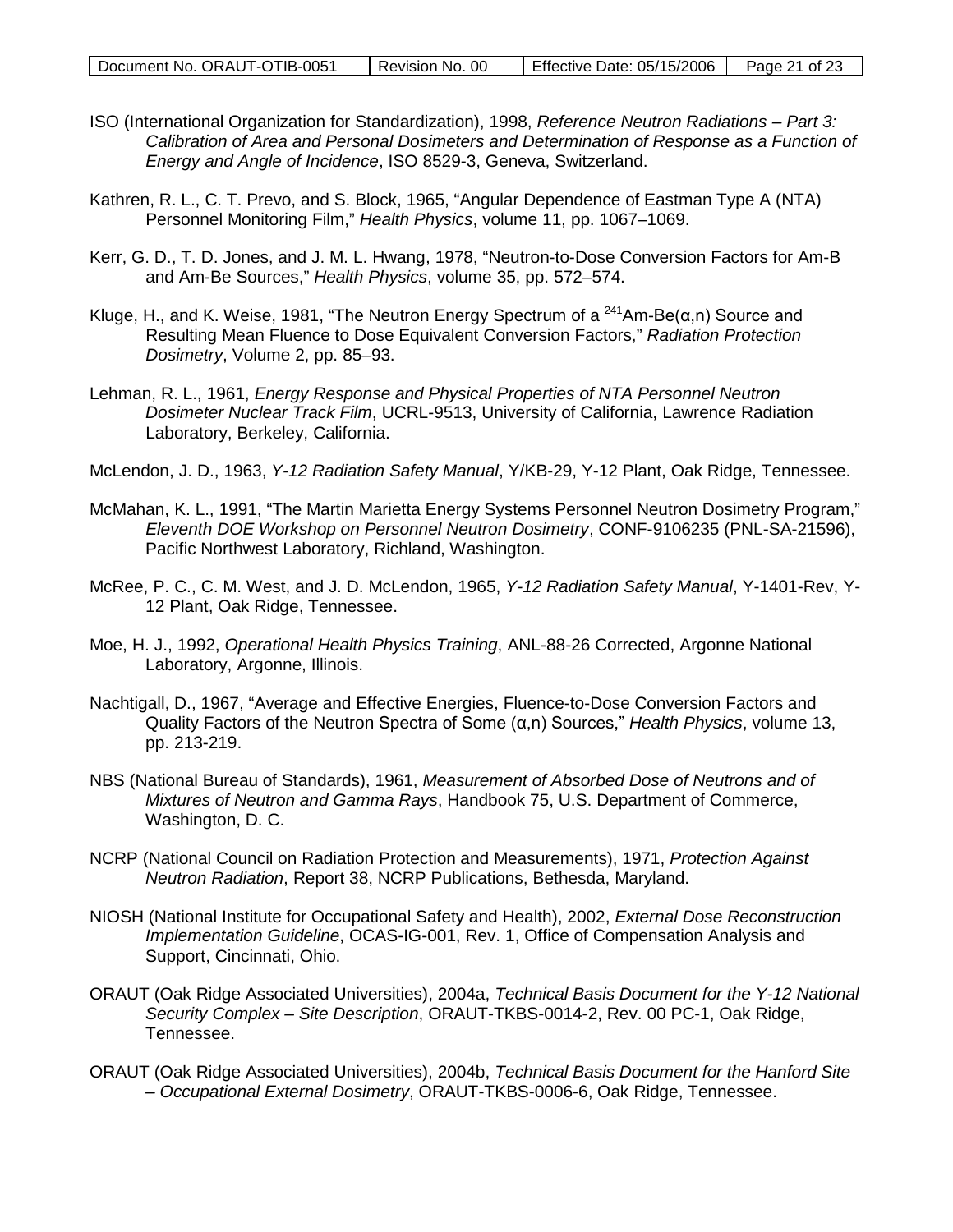| Document No. ORAUT-OTIB-0051 | Revision No. 00 | Effective Date: 05/15/2006 | Page 22 of 23 |
|------------------------------|-----------------|----------------------------|---------------|
|------------------------------|-----------------|----------------------------|---------------|

- ORAUT (Oak Ridge Associated Universities Team), 2005a, *Historical Evaluation of the Film Badge Dosimetry Program at the Y-12 Facility in Oak Ridge, Tennessee: Part 2 – Neutron Radiation*, ORAUT-RPRT-0033, Rev. 00, Oak Ridge, Tennessee.
- ORAUT (Oak Ridge Associated Universities Team), 2005b, *Technical Basis Document for the Y-12 National Security Complex – Occupational External Dosimetry*, ORAUT-TKBS-0014-6 Rev. 00 PC-1-B, Oak Ridge, Tennessee.
- ORAUT (Oak Ridge Associated Universities Team), 2005c, *Historical Evaluation of the Film Badge Dosimetry Program at the Y-12 Facility in Oak Ridge, Tennessee: Part 1 – Gamma Radiation*, ORAUT-RPRT-0032, Rev. 00, Oak Ridge, Tennessee.
- ORAUT (Oak Ridge Associated Universities Team), 2005d, *Savannah River Site*, ORAUT-TKBS-0003, Rev. 03, Oak Ridge, Tennessee.
- Oshion, M., 1973, "Response of NTA Personnel Neutron Monitoring Film Worn on Human Phantom," *Health Physics*, volume 24, pp. 71–80.
- Parrish, B. R., 1979, *Analysis of External Personnel Monitoring Devices and Data for Oak Ridge National Laboratory Epidemiological Study*, Master of Science Thesis, University of North Carolina, Chapel Hill, North Carolina.
- Piesch, E., 1963, "Some Remarks on Fast Neutron Dosimetry with Nuclear Track Film," *Personnel Dosimetry Techniques for External Radiation*, Organisation for Economic Co-operation and Development, Paris, France.
- PNL (Pacific Northwest Laboratory), 1990, *Neutron Dose Equivalent and Energy Spectra Measurements at the Oak Ridge National Laboratory and Y-12 Plant*, PNL-7528, Richland, Washington.
- Sayed, A. M., and E. Piesch, 1974, *Study of Latent Fading of NTA Film and Track Etching Detectors at Various Temperatures and Humidities*, KFK-2032, Kernfor-schungszentrum, Karlsruhe, Germany.
- Struxness, E. G., 1949, *Health Physics-Hygiene Progress Report, May 1 to 31, 1949*, Y-429/1R, Y-12 Plant, Oak Ridge, Tennessee.
- Struxness, E. G., 1952, *Health Physics-Hygiene Progress Report, January 1 to July 1, 1952*, Y-940, Y-12 Plant, Oak Ridge, Tennessee.
- Tanner, R. J., D. J. Thomas, D. T. Bartlett, L. G. Hager, N. Horwood, and G. C. Taylor, 2001, *Effect of the Energy Dependence of Response of Neutron Dosimeters Routinely Used in the UK on the Accuracy of Dose Estimation*, NRPB-W25, National Radiation Protection Board, Chilton, United Kingdom.
- Thomas, D. J., D. T. Bartlett, M. Burke, N. Horwood, R. Tanner, and G. C. Taylor, 1977, *Response Characteristics of PADC Track Etch and NTA Film Neutron Personal Dosimeters for Backscatter from Standard Calibration Phantoms*, CIRM 7, Center for Ionizing Radiation Measurements, National Physical Laboratory, Teddington, Middlesex, United Kingdom.